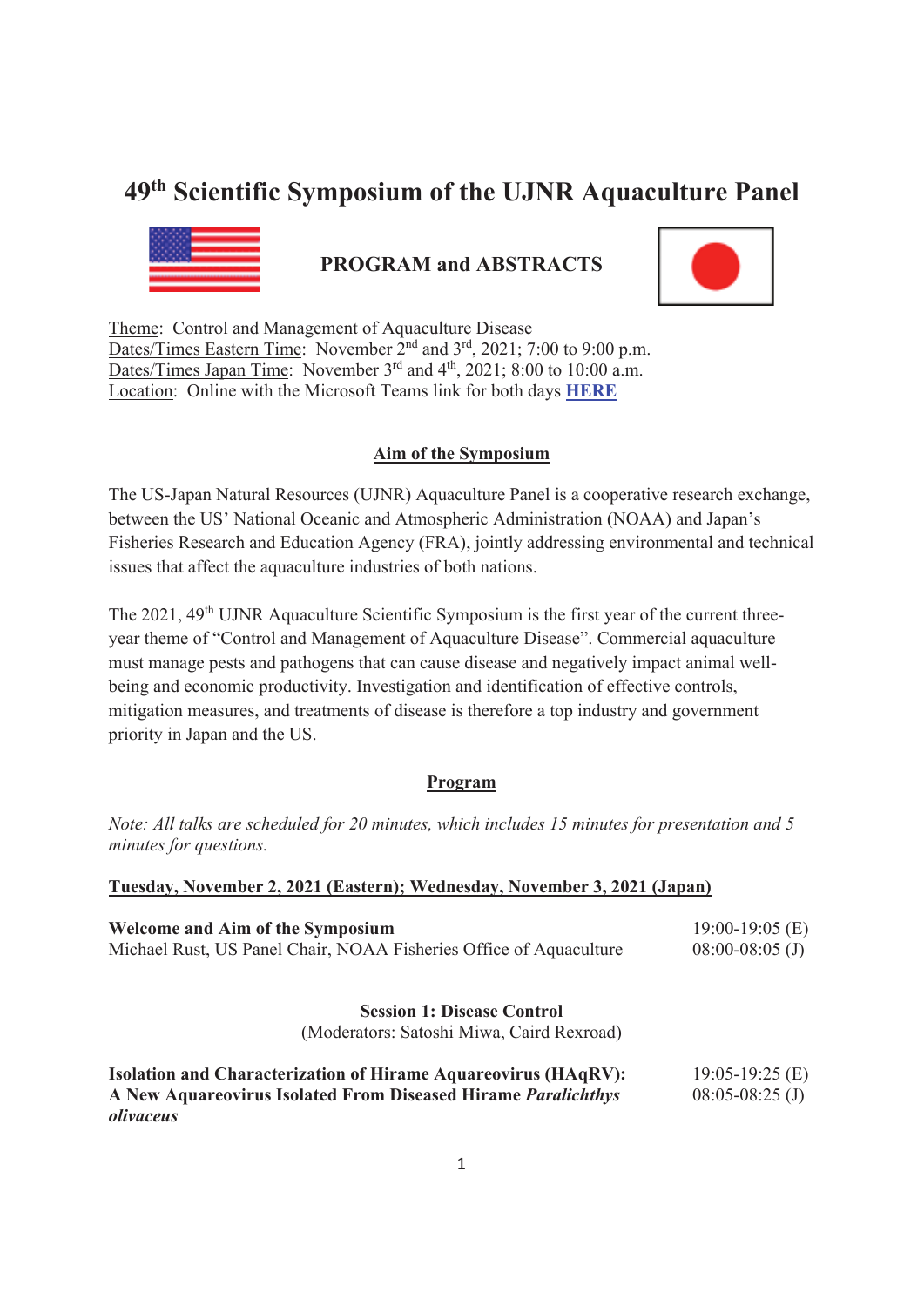Yasuhiko Kawato, Fisheries Technology Institute, FRA

| <b>Weissellosis: An Emerging Disease of Farmed Rainbow Trout</b><br>Tim Welch, National Center for Cool and Cold Water Aquaculture,<br><b>USDA/ARS</b>                                            | $19:25-19:45$ (E)<br>$08:25-08:45$ (J) |
|---------------------------------------------------------------------------------------------------------------------------------------------------------------------------------------------------|----------------------------------------|
| Development of a Method to Quantify Endogenous IFNy Protein in<br><b>Amberjack Species</b><br>Yuta Matsuura, Fisheries Technology Institute, FRA                                                  | $19:45-20:05$ (E)<br>$08:45-09:05$ (J) |
| Use of a <i>Flavobacterium columnare</i> DnaK Recombinant Protein Vaccine<br>to Guard Against Columnaris Disease in Channel Catfish<br>Miles Lange, Aquatic Animal Health Research Unit, USDA/ARS | $20:05-20:25$ (E)<br>$09:05-09:25$ (J) |
| a-glucosidase Activity of <i>Nocardia seriolae</i> Isolated From Seawater Fish<br>in Japan<br>Yoshiko Shimahara, Fisheries Technology Institute, FRA                                              | $20:25-20:45$ (E)<br>$09:25-09:45$ (J) |
| <b>Emergent Pathogens in Aquaculture: How Should We Identify Them?</b><br>Linda Rhodes, Northwest Fisheries Science Center, NOAA                                                                  | $20:45-21:05$ (E)<br>$09:45-10:05$ (J) |

## **Wednesday, November 3, 2021 (Eastern); Thursday, November 4, 2021 (Japan)**

**Session 2: Education and Disease Management**  (Moderators: Satoshi Miwa, Luke Gardner)

| The Role of National Fisheries University and Studies of Fish Disease    | $19:00-19:20(E)$  |
|--------------------------------------------------------------------------|-------------------|
| Shinya Yasumoto, National Fisheries University, FRA                      | $08:00-08:20$ (J) |
| <b>Aquaculture Medicine in the 21st Century: Training the Veterinary</b> | 19:20-19:40 $(E)$ |
| <b>Community to Meet the Needs of a Global Industry</b>                  | $08:20-08:40$ (J) |
| Iskande Larkin, University of Florida                                    |                   |
| Epitope Mapping of Anti-RSIV Monoclonal Antibody Using a Phage           | $19:40-20:00$ (E) |
| <b>Display Library</b>                                                   | $08:40-09:00$ (J) |
| Tomokazu Takano, Fisheries Technology Institute, FRA                     |                   |
| <b>Managing the Threat of Emerging Diseases in Bivalve Mollusc</b>       | $20:00-20:20$ (E) |
| <b>Aquaculture</b>                                                       | $09:00-09:20$ (J) |
| Ryan Carnegie, Virginia Institute of Marine Science, College of          |                   |
| William & Mary                                                           |                   |
| <b>Advancing Epidemiological Tools for Marine Disease Management -</b>   | $20:20-20:40$ (E) |
| <b>Modeling Dispersion of OsHV-1µvar in Pacific Oyster Populations</b>   | $09:20-09:40$ (J) |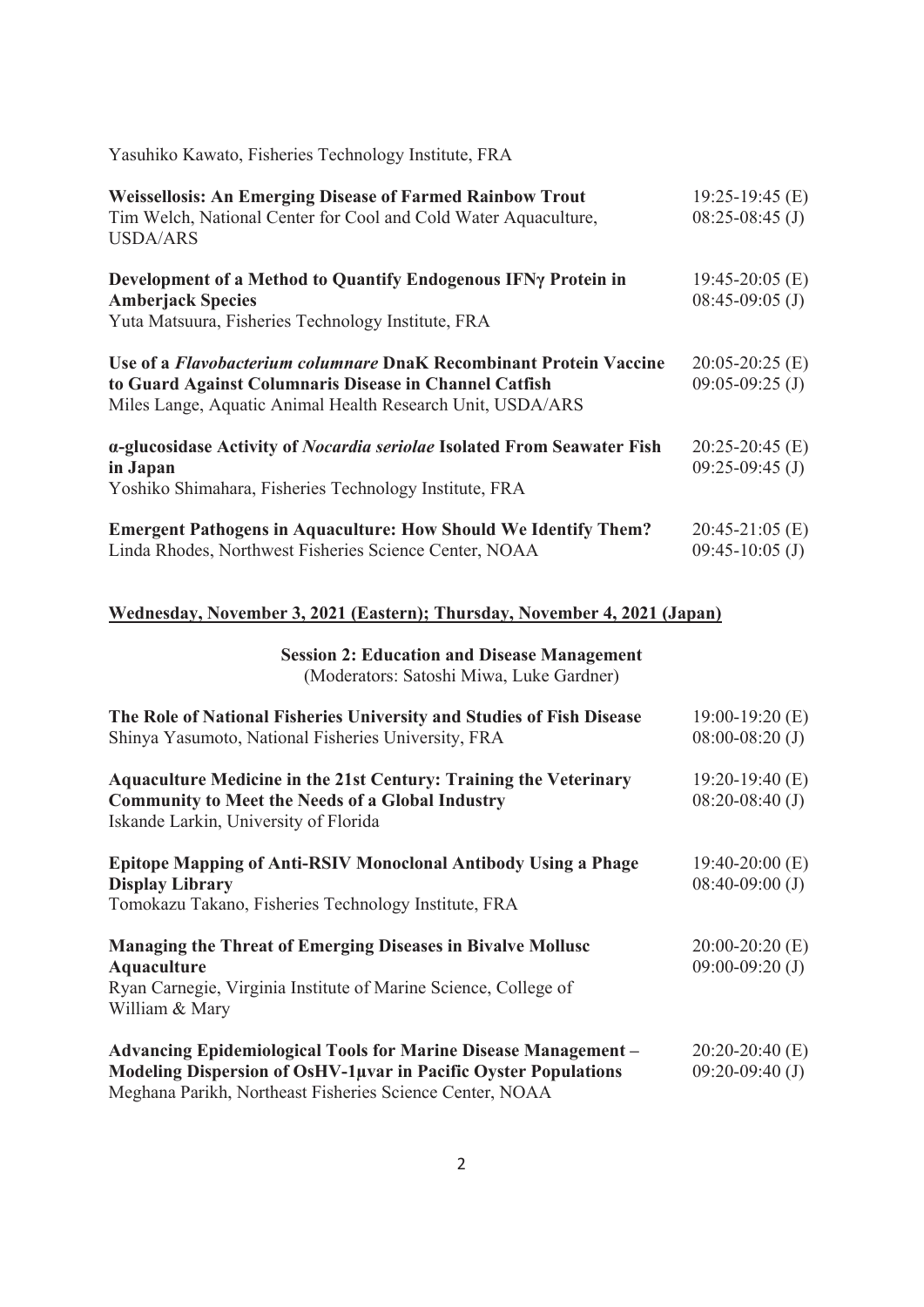| Using a OneHealth Approach to Evaluate How Marine Pathogens and<br>Parasites That Are Infectious to Cultured Finfish, Shellfish, and<br>Macroalgae Within the United States May Be Affected by Climate<br><b>Change</b><br>Michelle Rub, Northwest Fisheries Science Center, NOAA | $20:40-21:00$ (E)<br>$09:40-10:00$ (J) |
|-----------------------------------------------------------------------------------------------------------------------------------------------------------------------------------------------------------------------------------------------------------------------------------|----------------------------------------|
| <b>Science Symposium Closing</b>                                                                                                                                                                                                                                                  | $21:00-21:05$ (E)                      |
| Hideaki Aono, Japan Panel Chair, FRA                                                                                                                                                                                                                                              | $10:00-10:05$ (J)                      |

# **List of Participants**

## **UNITED STATES:**

| <b>Name</b>                   | <b>Affiliation</b>                                      |
|-------------------------------|---------------------------------------------------------|
| Panel                         |                                                         |
| Dr. Michael Rust              | NOAA Fisheries, Office of Aquaculture                   |
| Dr. Luke Gardner              | California Sea Grant                                    |
| Dr. Caird Rexroad             | <b>USDA, ARS</b>                                        |
| Mr. Clete Otoshi              | NOAA Fisheries, Office of Aquaculture                   |
| <b>Speakers</b>               |                                                         |
| Dr. Linda Rhodes              | NOAA Fisheries, NWFSC                                   |
| Dr. Michelle Rub              | <b>NOAA Fisheries, NWFSC</b>                            |
| Dr. Meghana Parikh            | NOAA Fisheries, NEFSC                                   |
| Dr. Miles Lange               | USDA, ARS, Aquatic Animal Health Research Unit          |
| Dr. Tim Welch                 | USDA, ARS, National Center for Cool and Cold Water      |
|                               | Aquaculture                                             |
| Dr. Ryan Carnegie             | College of William & Mary, Virginia Institute of Marine |
|                               | Science                                                 |
| Dr. Iske Larkin               | University of Florida, College of Veterinary Medicine   |
| <b>Invited to Attend</b>      |                                                         |
| Ms. Danielle Blacklock        | NOAA Fisheries, Office of Aquaculture                   |
| Mr. David O'Brien             | NOAA Fisheries, Office of Aquaculture                   |
| Dr. Seth Theuerkauf           | NOAA Fisheries, Office of Aquaculture                   |
| Ms. Marifrancis Moschopoulos  | NOAA Fisheries, Office of Aquaculture                   |
| Dr. Janet Whaley              | NOAA Fisheries, Office of International Affairs and     |
|                               | Seafood Inspection and Office of Aquaculture            |
| Dr. John Shelley              | NOAA Fisheries, Office of International Affairs and     |
|                               | Seafood Inspection                                      |
| Dr. Penny Swanson             | NOAA Fisheries, NWFSC                                   |
| Dr. William Fairgrieve        | <b>NOAA Fisheries, NWFSC</b>                            |
| Mr. Kellen Parrish            | <b>NOAA Fisheries, NWFSC</b>                            |
| Dr. Kathleen Hartman          | <b>USDA, APHIS</b>                                      |
| Dr. Alicia Marston            | <b>USDA, APHIS</b>                                      |
| Dr. Thomas Waltzek            | <b>USDA, APHIS</b>                                      |
| Dr. Marvirstine Briggs-Fisher | <b>USDA, APHIS</b>                                      |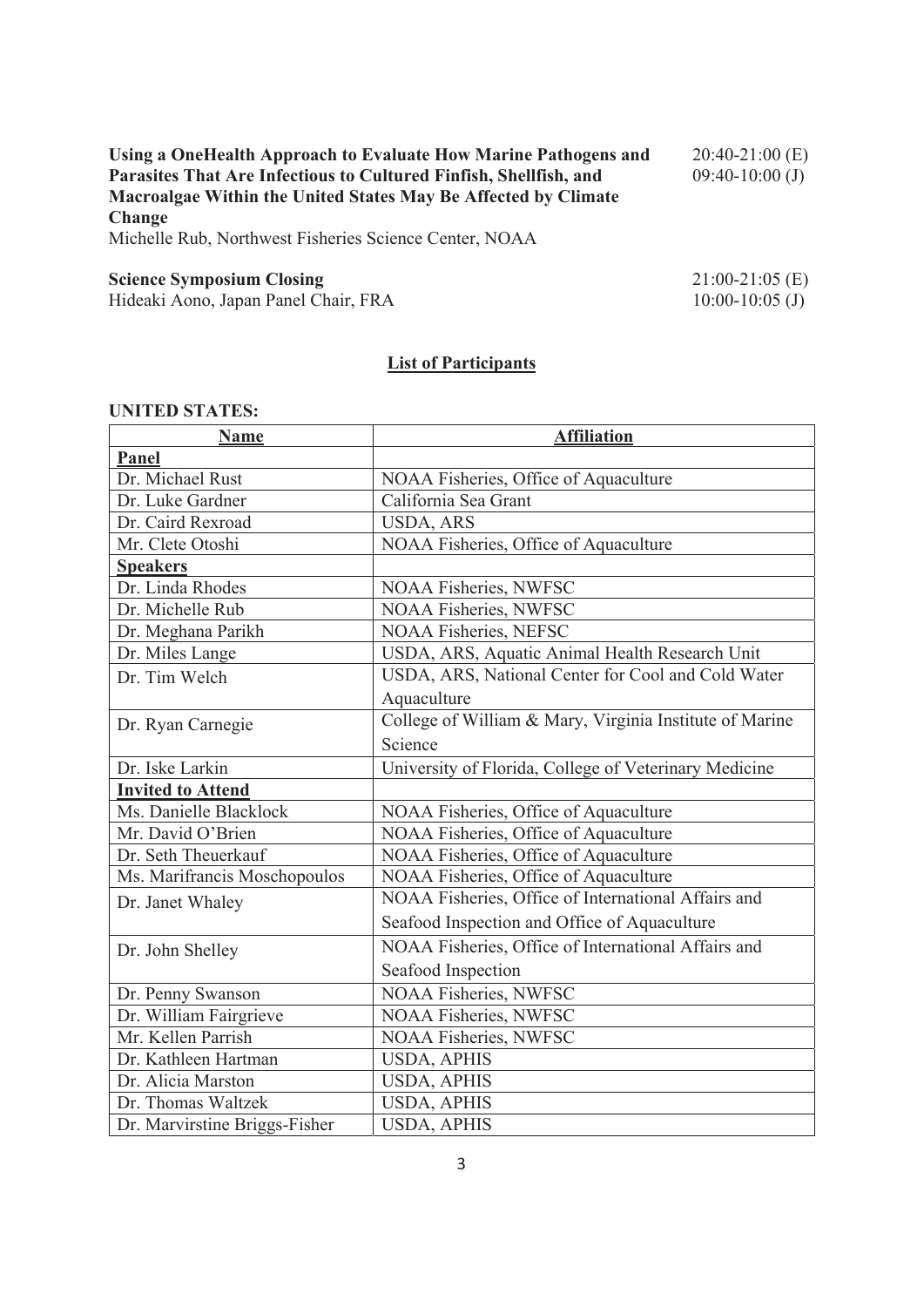| Dr. Lori Gustafson     | <b>USDA, APHIS</b>                               |
|------------------------|--------------------------------------------------|
| Dr. Christine Ellis    | <b>USDA, APHIS</b>                               |
| Dr. Tim Leeds          | <b>USDA, ARS</b>                                 |
| Dr. Gary Richards      | USDA, ARS                                        |
| Dr. Michael Deshotel   | <b>USDA, ARS</b>                                 |
| Dr. Brett Dumbauld     | USDA, ARS                                        |
| Dr. Dina Proestou      | USDA, ARS                                        |
| Dr. Neil Thompson      | <b>USDA, ARS</b>                                 |
| Dr. Benjamin LaFrentz  | <b>USDA, ARS</b>                                 |
| Dr. Ben Beck           | <b>USDA, ARS</b>                                 |
| Dr. Timothy Sullivan   | USDA, National Institute of Food and Agriculture |
| Dr. Jennifer Matysczak | FDA, Center for Veterinary Medicine              |
| Dr. Paul Wills         | Florida Atlantic University, Harbor Branch       |

NOAA Fisheries: National Oceanic and Atmospheric Administration, National Marine Fisheries Service

NWFSC: Northwest Fisheries Science Center

NEFSC: Northeast Fisheries Science Center

USDA: United States Department of Agriculture

ARS: Agricultural Research Service

APHIS: Animal and Plant Health Inspection Service

#### **JAPAN:**

| <b>Name</b>           | <b>Affiliation</b>                                                |
|-----------------------|-------------------------------------------------------------------|
| Panel                 |                                                                   |
| Dr. Aono Hideaki      | FRA, FTI                                                          |
| Dr. Gen Kouichiro     | FRA, FTI, Planning and Coordination Department                    |
| Dr. Ozaki Akiyuki     | Ministry of Agriculture, Forestry and Fisheries, Fisheries Agency |
| Dr. Takano Masatsugu  | FRA Headquarters, General Planning and Coordination Department    |
| Dr. Oikawa Hiroshi    | FRA, FTI, Planning and Coordination Department                    |
| Arai Daisuke          | FRA, FTI, Planning and Coordination Department                    |
| Dr. Yamano Keisuke    | FRA, FTI, Aquaculture Research Department                         |
| Dr. Nakayasu Chihaya  | FRA, FTI, Aquaculture Research Department                         |
| Dr. Okumua Takuji     | FRA, FTI, Aquaculture Research Department                         |
| Saito Yoho            | FRA Headquarters, General Planning and Coordination Department    |
| Dr. Kamaishi Takashi  | FRA, FTI, Aquaculture Research Department                         |
| Dr. Ito Takafumi      | FRA, FTI, Aquaculture Research Department                         |
| Dr. Miwa Satoshi      | FRA, FTI, Aquaculture Research Department                         |
| Ishihi Yuka           | FRA, FTI, Management Department                                   |
| Dr. Shibuno Takuro    | FRA, FTI, Management Department                                   |
| <b>Speakers</b>       |                                                                   |
| Dr. Kawato Yasuhiko   | FRA, FTI, Aquaculture Research Department                         |
| Dr. Matsuura Yuta     | FRA, FTI, Aquaculture Research Department                         |
| Dr. Shimahara Yoshiko | FRA, FTI, Aquaculture Research Department                         |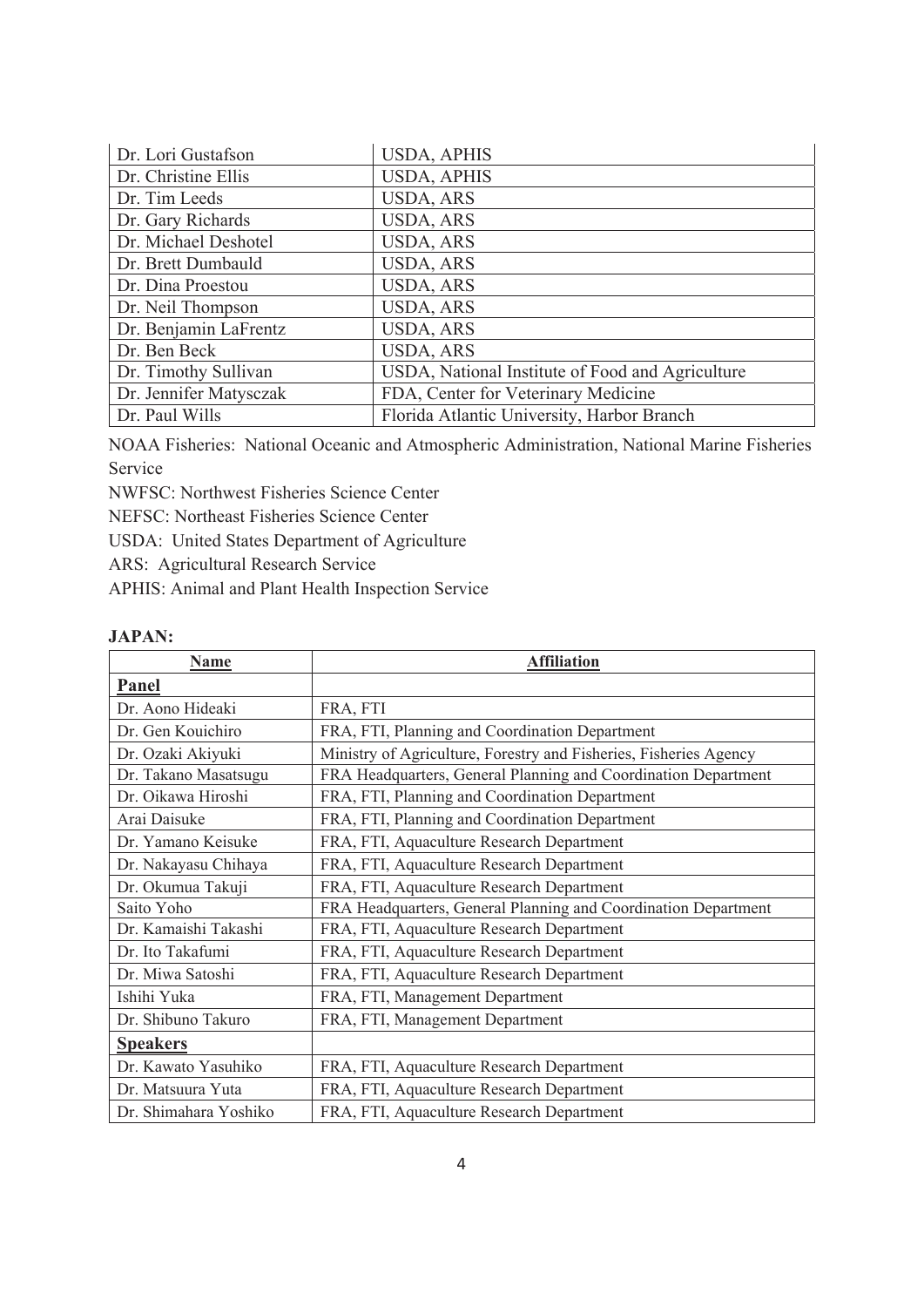| Dr. Yasumoto Shinya      | FRA, NFU                                                                                                           |
|--------------------------|--------------------------------------------------------------------------------------------------------------------|
| Dr. Takano Tomokazu      | FRA, FTI, Aquaculture Research Department                                                                          |
| <b>Invited to Attend</b> |                                                                                                                    |
| Dr. Urawa Shigehiko      | FRA, FRI, Salmon Research Department                                                                               |
| Dr. Sakai Takamitsu      | FRA, FTI, Planning and Coordination Department                                                                     |
| Dr. Ishida Noriko        | FRA, FTI, Environment and Fisheries Applied Techniques Research<br>Department                                      |
| Dr. Matsuyama Tomomasa   | FRA, FTI, Aquaculture Research Department                                                                          |
| Yoshino Tomoaki          | FRA, FTI, Aquaculture Research Department                                                                          |
| Dr. Sato Jun             | FRA, FTI, Aquaculture Research Department                                                                          |
| Dr. Maeda Tomoki         | FRA, FTI, Aquaculture Research Department                                                                          |
| Nakagawa Yukihiro        | FRA, FTI, Aquaculture Research Department                                                                          |
| Dr. Umeda Kousuke        | FRA, FTI, Aquaculture Research Department                                                                          |
| Dr. Kiryu Ikunari        | FRA, FTI, Aquaculture Research Department                                                                          |
| Dr. Yuasa Kei            | FRA, FTI, Aquaculture Research Department                                                                          |
| Dr. Kurobe Tomofumi      | FRA, FTI, Aquaculture Research Department                                                                          |
| Dr. Mekata Toru          | FRA, FTI, Aquaculture Research Department                                                                          |
| Dr. Inada Mari           | FRA, FTI, Aquaculture Research Department                                                                          |
| Dr. Yoshinaga Tomoyoshi  | Graduate School of Agricultural and Life Sciences, The University of<br>Tokyo                                      |
| Dr. Itoh Naoki           | Graduate School of Agricultural and Life Sciences, The University of<br>Tokyo                                      |
| Dr. Karakawa Nanae       | Graduate School of Agricultural and Life Sciences, The University of<br>Tokyo                                      |
| Kawahara Miku            | Graduate School of Agricultural and Life Sciences, The University of<br>Tokyo                                      |
| Kuboyama Azusa           | Graduate School of Agricultural and Life Sciences, The University of<br>Tokyo                                      |
| Vince Neil Fuertes       | Graduate School of Agricultural and Life Sciences, The University of<br>Tokyo                                      |
| Dr. Sano Motohiko        | Tokyo University of Marine Science and Technology                                                                  |
| Dr. Hirono Ikuo          | Tokyo University of Marine Science and Technology                                                                  |
| Dr. Kondo Hidehiro       | Tokyo University of Marine Science and Technology                                                                  |
| Dr. Kato Goshi           | Tokyo University of Marine Science and Technology                                                                  |
| Dr. Matsumoto Moe        | Tokyo University of Marine Science and Technology                                                                  |
| Lah Lik Ming             | Tokyo University of Marine Science and Technology                                                                  |
| Dr. Shirakashi Sho       | Aquaculture Research Institute, Kindai University                                                                  |
| Dr. Matsuo Kazutoshi     | Animal Products Safety Division, Ministry of Agriculture, Forestry and<br>Fisheries                                |
| Daikai Takateru          | Food Safety Policy Division, Ministry of Agriculture, Forestry and<br>Fisheries                                    |
| Ota Chiharu              | Food Safety Policy Division, Ministry of Agriculture, Forestry and<br>Fisheries                                    |
| Nobuhisa Tsuchiya        | International Research Collaboration Division, Agriculture, Forestry and<br>Fisheries Research Council Secretariat |
| Asato Masaki             | Fishery and Ocean Technology Center, Okinawa Prefecture                                                            |
| Omine Risako             | Fishery and Ocean Technology Center, Okinawa Prefecture                                                            |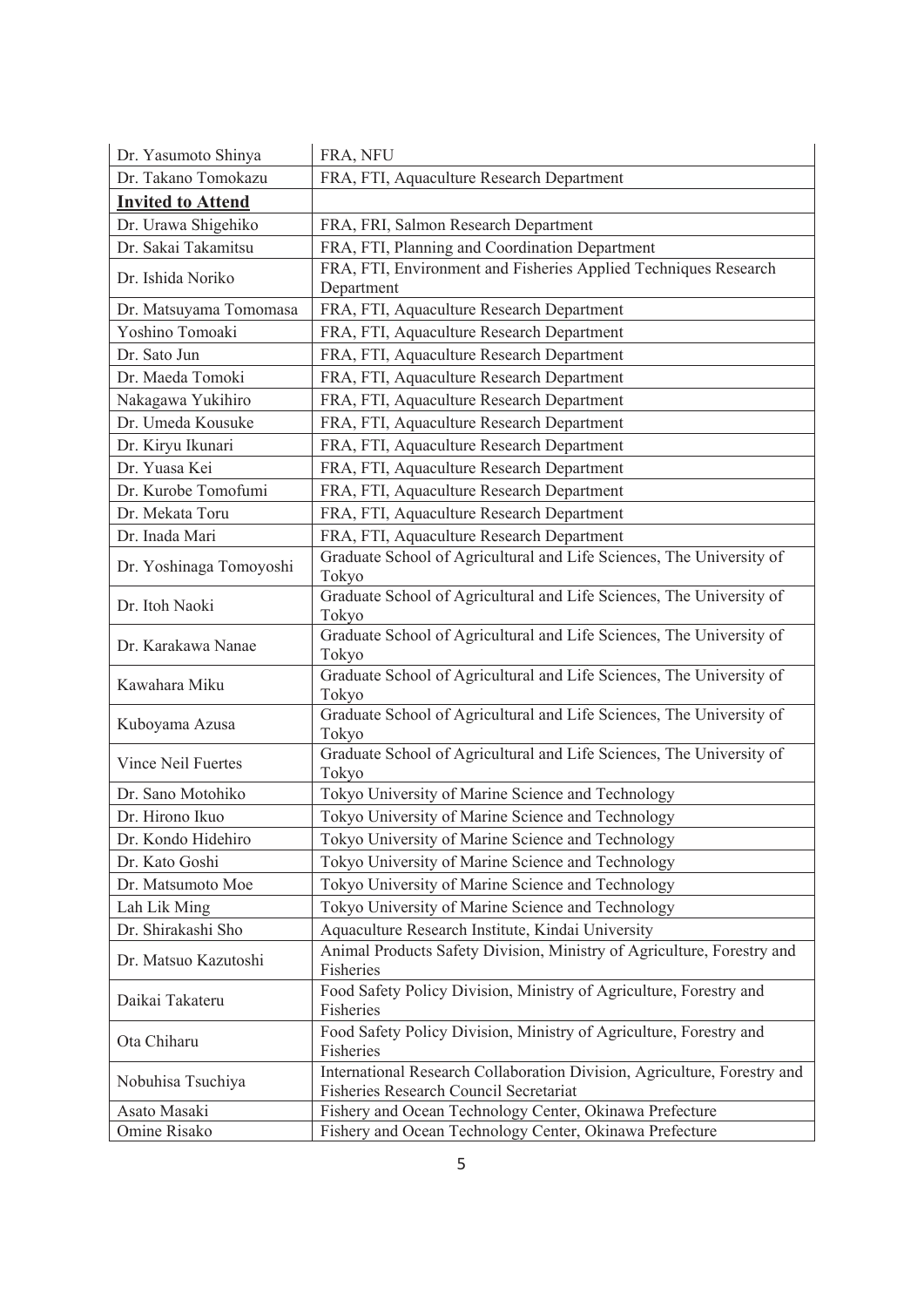FRA: Japan Fisheries Research and Education Agency FTI: Fisheries Technology Institute NFU: National Fisheries University FRI: Fisheries Resource Institute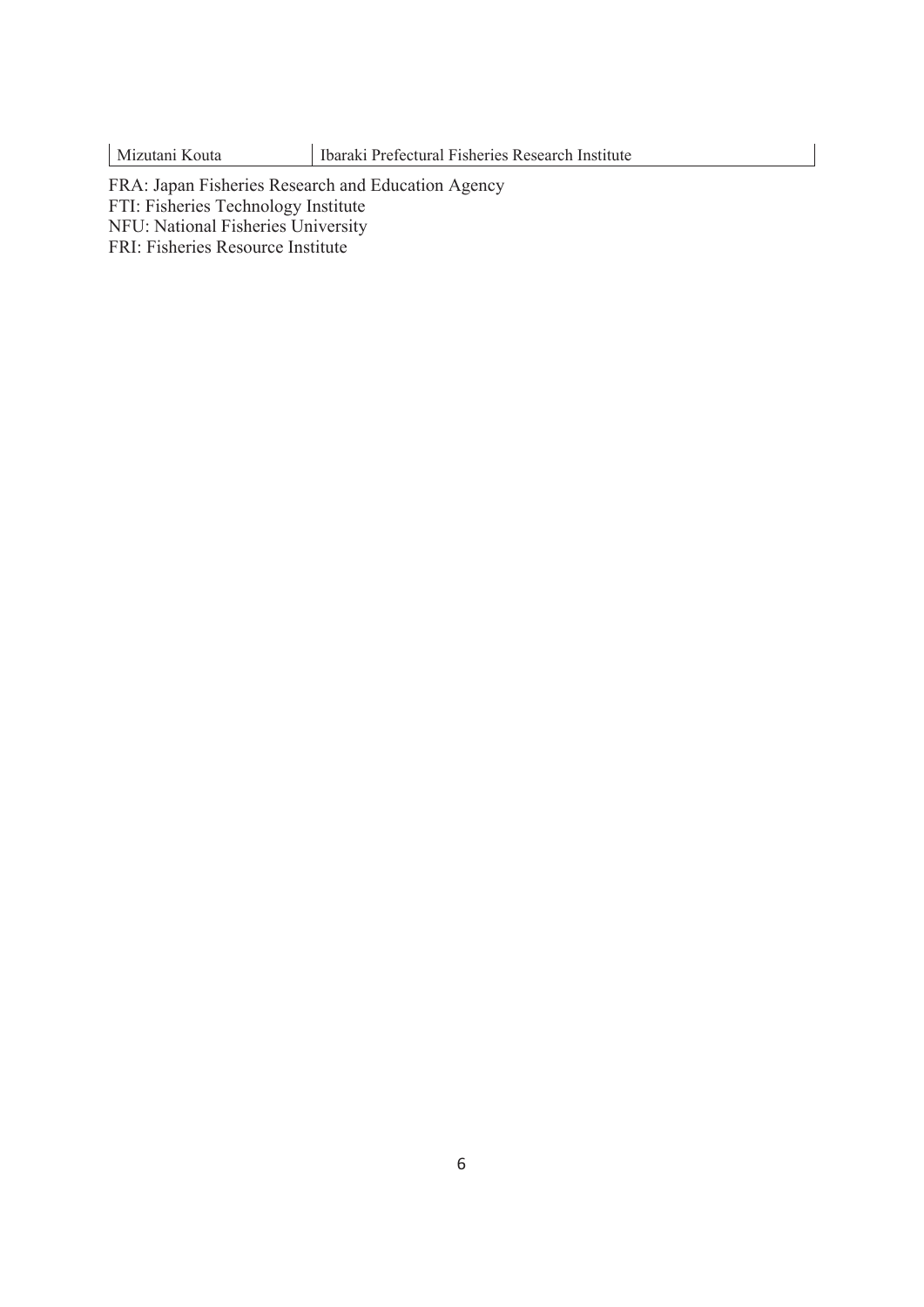# **Abstracts and Annotated Bibliographies**

## **Abstract Index**

| Tuesday, November 2, 2021 (Eastern); Wednesday, November 3, 2021 (Japan) |             |                                                         |        |
|--------------------------------------------------------------------------|-------------|---------------------------------------------------------|--------|
| $19:05-19:25$ (E);                                                       |             | Isolation and Characterization of Hirame Aquareovirus   |        |
| $08:05-08:25$ (J)                                                        | Y. Kawato   | (HAqRV): A New Aquareovirus Isolated From               | $\tau$ |
|                                                                          |             | Diseased Hirame Paralichthys olivaceus                  |        |
| 19:25-19:45 (E);                                                         | T. Welch    | Weissellosis: An Emerging Disease of Farmed Rainbow     | 9      |
| $08:25-08:45$ (J)                                                        |             | Trout                                                   |        |
| $19:45-20:05$ (E);                                                       | Y.          | Development of a Method to Quantify Endogenous          | 11     |
| $08:45-09:05$ (J)                                                        | Matsuura    | IFNy Protein in Amberjack Species                       |        |
| 20:05-20:25 (E);                                                         |             | Use of a Flavobacterium columnare DnaK                  |        |
| $09:05-09:25$ (J)                                                        | M. Lange    | Recombinant Protein Vaccine to Guard Against            | 13     |
|                                                                          |             | Columnaris Disease in Channel Catfish                   |        |
| $20:25-20:45$ (E);                                                       | Y.          | α-glucosidase Activity of Nocardia seriolae Isolated    | 15     |
| $09:25-09:45$ (J)                                                        | Shimahara   | From Seawater Fish in Japan                             |        |
| $20:45-21:05$ (E);                                                       | L. Rhodes   | Emergent Pathogens in Aquaculture: How Should We        | 16     |
| $09:45-10:05$ (J)                                                        |             | Identify Them?                                          |        |
| <b>Wednesday, November 3, 2021</b>                                       |             | (Eastern); Thursday, November 4, 2021 (Japan)           |        |
|                                                                          |             |                                                         |        |
| 19:00-19:20 (E);                                                         | S.          | The Role of National Fisheries University and Studies   |        |
| $08:00-08:20$ (J)                                                        | Yasumoto    | of Fish Disease                                         | 19     |
|                                                                          |             | Aquaculture Medicine in the 21st Century: Training the  |        |
| 19:20-19:40 (E);                                                         | I. Larkin   | Veterinary Community to Meet the Needs of a Global      | 21     |
| $08:20-08:40$ (J)                                                        |             | Industry                                                |        |
| $19:40-20:00$ (E);                                                       |             | Epitope Mapping of Anti-RSIV Monoclonal Antibody        |        |
| $08:40-09:00$ (J)                                                        | T. Takano   | Using a Phage Display Library                           | 24     |
| 20:00-20:20 (E);                                                         |             | Managing the Threat of Emerging Diseases in Bivalve     |        |
| $09:00-09:20$ (J)                                                        | R. Carnegie | Mollusc Aquaculture                                     | 26     |
|                                                                          |             | Advancing Epidemiological Tools for Marine Disease      |        |
| 20:20-20:40 (E);                                                         | M. Parikh   | Management - Modeling Dispersion of OsHV-1µvar in       | 28     |
| $09:20-09:40$ (J)                                                        |             | Pacific Oyster Populations                              |        |
|                                                                          |             | Using a OneHealth Approach to Evaluate How Marine       |        |
| 20:40-21:00 (E);                                                         |             | Pathogens and Parasites That Are Infectious to Cultured |        |
| $09:40-10:00$ (J)                                                        | M. Rub      | Finfish, Shellfish, and Macroalgae Within the United    | 30     |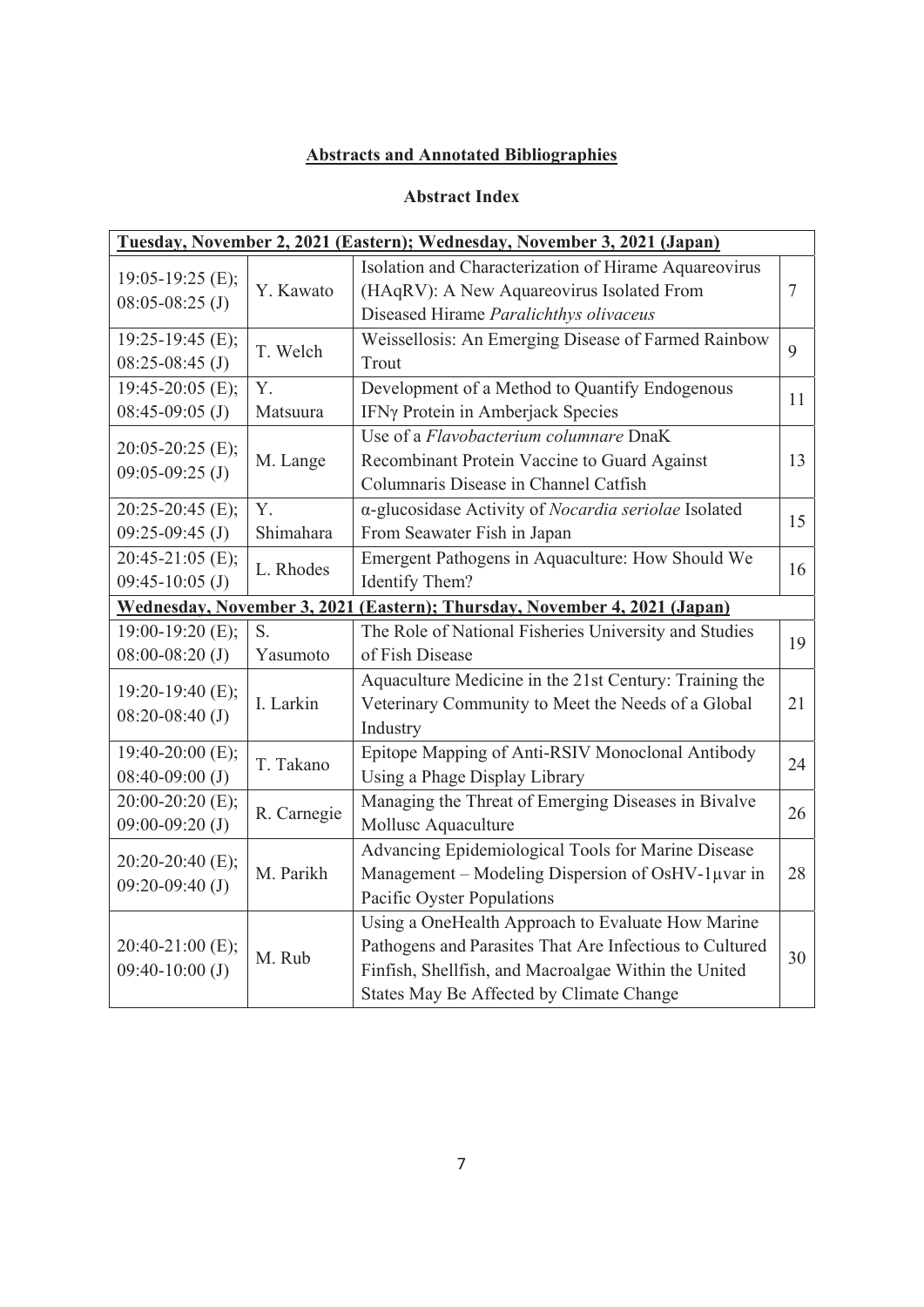## **Isolation and Characterization of Hirame Aquareovirus (HAqRV): A New Aquareovirus Isolated From Diseased Hirame** *Paralichthys olivaceus***.**

Yasuhiko Kawato\*<sup>1</sup>, Toru Mekata<sup>1</sup>, Toyohiro Nishioka<sup>2</sup>, Ikunari Kiryu<sup>1</sup>, Takamitsu Sakai<sup>3</sup>, Tomoki Maeda<sup>4</sup>, Satoshi Miwa<sup>4</sup>, Kanae Koike<sup>5</sup>, Masahiro Sadakane<sup>6</sup>, Koh-ichiro Mori<sup>3</sup>

<sup>1</sup> Nansei Field Station, Fisheries Technology Institute, Japan Fisheries Research and Education Agency, Mie 519-0193, Japan

<sup>2</sup> Yashima Field Station, Fisheries Technology Institute, Japan Fisheries Research and Education Agency, Kagawa 761-0111, Japan.

<sup>3</sup> Nagasaki Field Station, Fisheries Technology Institute, Japan Fisheries Research and Education Agency, Nagasaki 851–2213, Japan.

<sup>4</sup> Tamaki Field Station, Fisheries Technology Institute, Japan Fisheries Research and Education Agency, Mie 519-0423, Japan

5 Technical Center, Hiroshima University, Japan

<sup>6</sup> Department of Applied Chemistry, Graduate School of Advanced Science and Engineering, Hiroshima University, Japan

\*E-mail: ykawato@affrc.go.jp

 Hirame or Japanese flounder (*Paralichthys olivaceus*) is an important flatfish for aquaculture in Japan. As a part of stock enhancement effort, large numbers of hirame juveniles are released annually by public corporations, and hence, a total of over 20 million juveniles are produced every year in more than 100 hatcheries in Japan. Mass mortalities of hirame larvae or juveniles due to reovirus-like infection have been reported since the 2000s. Currently no effective protection measures against the disease have been established because the causative agent has not been identified so far. The goal of present study is to identify the virus causing the mass mortality in hirame juveniles by Koch's postulates. We successfully isolated a novel *Aquareovirus* (hirame aquareovirus: HAqRV) from diseased fish using hirame natural embryo (HINAE) cell line. A cytopathic effect characterized by aggregation of the virus-infected cells was observed 20 days after virus inoculation. In electron microscopy, the spherical virion (75 nm in diameter) with multilayered capsid structure was observed. The viral genome consisted of 11 segments, and regions encoding 7 virion structural proteins (VP1 - VP7) and 5 non-structural proteins (NS1 - NS5) were predicted. The deduced amino acid sequences of those proteins were highly similar to those of the viruses of genus *Aquareovirus*. The terminal sequences (5'-GUUUUA and UCAUC-3') of each segment were conserved among the 11 segments and they were identical to those of *Aquareovirus A* and *G*. However, the similarities of the complete genome sequence between the HAqRV and other aquareoviruses were less than 60% at nucleotide level. Phylogenetic analyses based on the deduced amino acid sequences of VP2 (RNA dependent RNA polymerase), VP7 (outer capsid protein), and NS5 (fusion associated transmembrane protein) suggest that the HAqRV is not classified into the known species of *Aquareovirus*. Pathogenicity of HAqRV was clearly demonstrated in accordance with Koch's postulates by by experimental challenge tests using hirame juveniles at 20 days post hatching. HAqRV had specific tissue tropism to the epithelium of the digestive tract including hepatocytes and caused syncytia in the infected tissues. The results suggest that the HAqRV is likely a new *Aquareovirus* species which is highly virulent for the hirame at early life stages. We believe that the data from this study will significantly contribute to develop protection measures against HAqRV, which is a big threat to hirame hatcheries in Japan.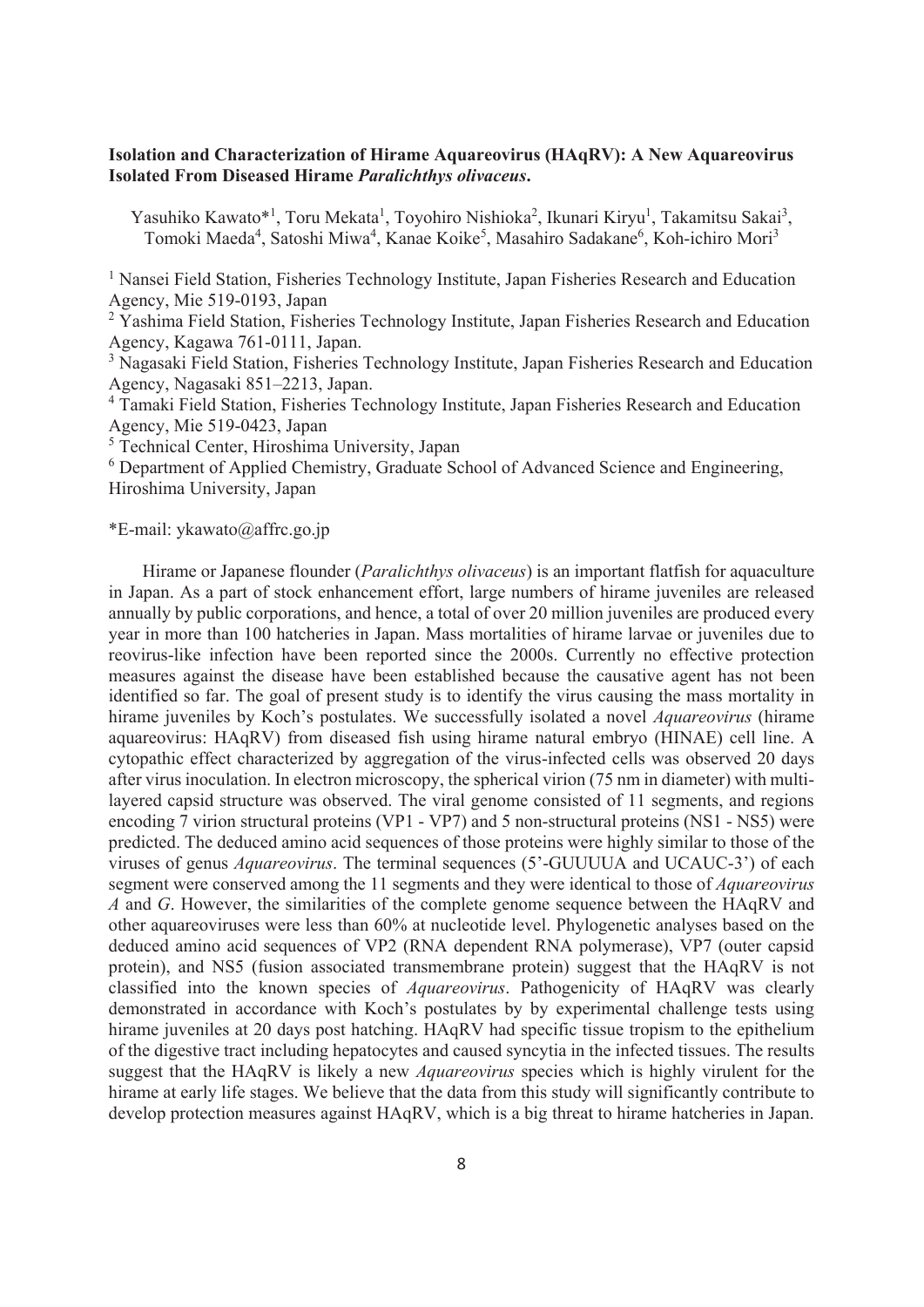For example, qPCR assay developed in this study can be used for rapid diagnosis and investigating the route of infection. The cell culture system can be used for validating the disinfectant conditions. This project is ongoing, and we have been working hard to achieve a goal of development of the protection measures against the disease and improve hirame production in Japan.

## **Annotated Bibliography of Key Works**

Isshiki, T., Nagano, T., Abe, M., Miyazaki, T. 2003. Histopathological changes probably associated with a virus in larval and juvenile marbled sole *Pleuronectes yokohamae*. Fish. Pathol., 38:143–149.

The seed production of marbled sole *Pleuronectes yokohamae* has been attempted at a hatchery in Kagawa Prefecture, Japan since 1989, while a subacute disease with a considerable amount of mortality occurred in larval and juvenile fish (24-69 days old). The evident histopathological features were the formation of syncytia and necrosis in the liver, renal tubules, pancreas, and intestinal epithelium. Electron microscopy of affected hepatocytes revealed formation of inclusion bodies consisting of crystalline arrays of virus particles (75-80 nm in diameter) which morphologically resemble reovirus. Although aquareovirus infection was suspected in the reported cases, the causative agent could not be identified as virus isolation failed.

Blindheim, S., Nylund, A., Watanabe, K., Plarre, H., Erstad, B., Nylund, S. 2015. A new aquareovirus causing high mortality in farmed Atlantic halibut fry in Norway. *Arch. Virol.*, 160:91–102.

A new aquareovirus (Atlantic halibut reovirus: AHRV) was isolated from cultured Atlantic halibut *Hippoglossus hippoglossus* fry at a facility in Norway where massive mortalities had occurred during the start-feeding phase. The virus replicated in BF-2 and CHSE-214 cell cultures and produced syncytia and plaque-like cytopathic effects. AHRV was associated with necrosis of the liver and pancreas, and syncytium formation in these tissues in halibut fry. Transmission electron microscopy revealed that the viroplasm contained virions, non-enveloped, icosahedral particles approximately 70 nm in diameter with a double capsid layer, amorphous material, and tubular structures. The RNA-dependent RNA polymerase (RdRp) gene from the AHRV isolates showed the highest amino acid sequence identity (80 %) to an isolate belonging to the species *Aquareovirus A*. A similar disease of halibut fry has also been described in halibut production facilities in Canada and Scotland.

Kawato, Y., Mekata, T., Nishioka, T., Kiryu, I., Sakai, T., Maeda, T., Miwa, S., Koike, K., Sadakane, M., Mori, KI. 2021. Isolation and characterization of hirame aquareovirus (HAqRV): A new Aquareovirus isolated from diseased hirame *Paralichthys olivaceus*. Virology, 559:120– 130.

We isolated a novel *Aquareovirus* (hirame aquareovirus: HAqRV) from hirame or Japanese flounder *Paralichthys olivaceus* suffering from reovirus-like infection. Complete genome sequence of the isolated virus suggested that HAqRV is likely a new *Aquareovirus* species. Pathogenicity of HAqRV was clearly demonstrated in accordance with Koch's postulates by experimental infection using hirame juveniles. The present study would contribute to develop protection measures against the infection with HAqRV, which is a big threat to the hatchery production of Japanese flounder in Japan.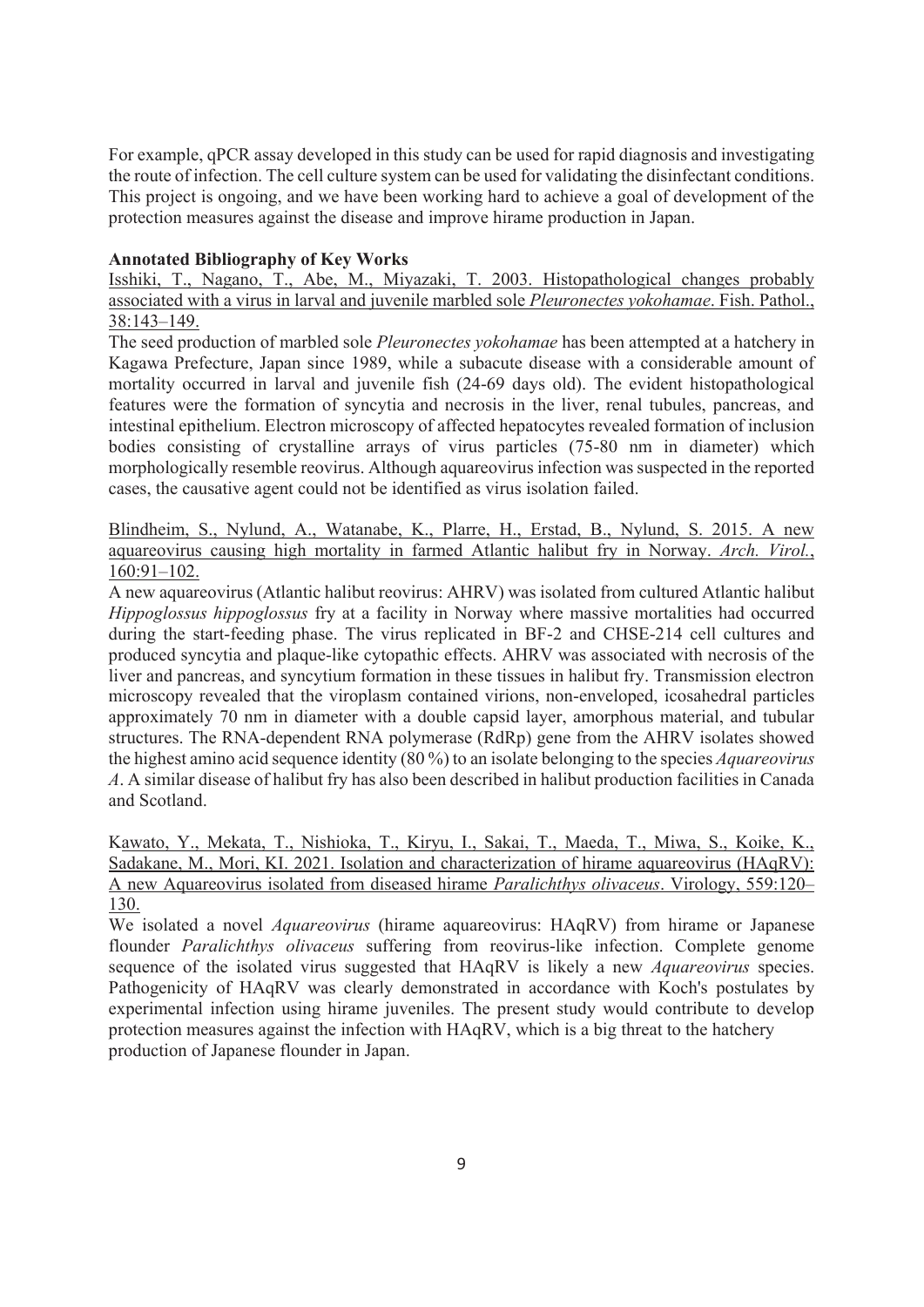## **Weissellosis: An Emerging Disease of Farmed Rainbow Trout**

Timothy J. Welch

National Center for Cool and Cold Water Aquaculture, Agricultural Research Service/U.S. Department of Agriculture, Kearneysville, WV, 25430., USA.

### E-mail: tim.welch@usda.gov

Weisselosis, caused by the gram-positive lactic acid bacterium *Weissela ceti*, is an emerging infectious disease of farmed rainbow trout. This disease was first recognized in China in 2007 but was soon after found in Brazil in 2008, in the United States and Japan both in 2011, and more recently in Mexico in 2015, Colombia in 2016, Canada in 2017, and Peru in 2018. This disease is of major concern as losses can be as high as 40-80% of production and thus results in significant loss of animals with coinciding economic impact. Genome sequence analysis of *W. ceti* strains from the US, Brazilian, and Japanese outbreaks revealed striking genetic similarity between strains from these geographically diverse sites and suggests emergence from a common source. This is surprising given the geographical distance between these sites and a lack of obvious epidemiological links between farms and countries. In contrast, the Canadian outbreak strain is distinct from the US, Japanese and Brazilian isolates and suggests that this strain represents an independent emergence of this pathogen. Injection vaccination with formalin-killed whole-cell preparations of *W. ceti* provides excellent protection against experimental challenge when tested under laboratory conditions. Recent work has also demonstrated that vaccination induces a robust IgM antibody response and that serum factors provide protection against experimental challenge, suggesting a role for specific IgM in vaccine-induced protection. In practice, vaccination has been highly successful in controlling this disease in both North Carolina and Canada. Gaining a better understanding of the origins of this pathogen and the epidemiological pathways that have facilitated its rapid dissemination to highly disparate locations will be critical for controlling its further spread.

#### **Annotated Bibliography of Key Works**

Welch, TJ, Good, CM. Mortality associated with Weissellosis (Weissella sp.) in USA farmed rainbow trout: Potential for control by vaccination. Aquaculture. 388-391:122-127.

This was the first report of this emerging pathogen in North Carolina, USA. This paper also reported the development and validation of an efficacious vaccine against *W. ceti*. This vaccine was additionally shown to be effective when mixed with another vaccine used in North Carolina thus demonstrating that these vaccines can be delivered together minimizing the increased production costs and negative effects caused by multiple injections. Vaccination has been used to control *W. ceti* in North Carolina since 2012. Early detection of this pathogen and rapid development and implementation of this vaccine aided in control efforts and reduced the likelihood of further pathogen dissemination in the US.

## Figueiredo HC, Soares SC, Pereira FL, Dorella FA, Carvalho AF, Teixeira JP, Azevedo VA, Leal CA. Comparative genome analysis of *Weissella ceti,* an emerging pathogen of farm-raised rainbow trout. BMC Genomics. 2015.

This paper presents whole genome comparisons between Brazilian and US strains of *W. ceti* and was first to demonstrate the remarkable similarity in the genetic structure of these *W. ceti* strains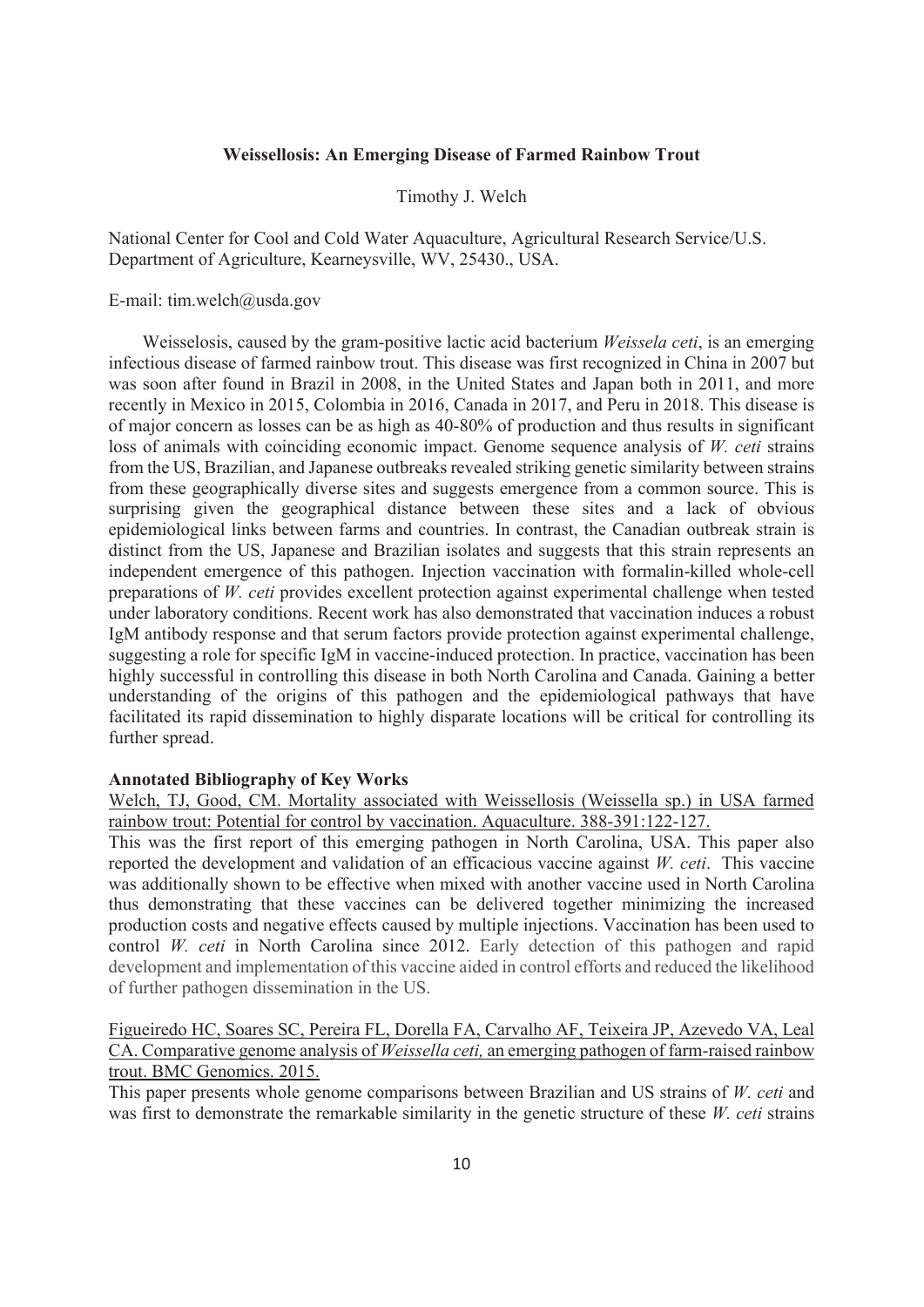despite their lack of epidemiological linkage. Several genomic islands and putative virulence genes were also identified including adhesins, hemolysins, and antibiotic resistance genes. This work provided important insight into the pathogenesis, evolution, and epidemiology of this emerging pathogen.

Snyder AK, Hinshaw JM, Welch TJ. Diagnostic tools for rapid detection and quantification of Weissella ceti NC36 infections in rainbow trout. Lett Appl Microbiol. 2015 Feb; 60(2):103-110. This paper describes the development and validation of rapid and quantitative PCR-based assays for the identification of *W. ceti* from diseased fish and other environmental samples. The assays were validated in a controlled experimental challenge and in confirming the diagnosis of Weissellosis in a commercial rainbow trout farm during an outbreak investigation. The assays allow rapid Weissellosis diagnosis, enhanced pathogen surveillance for epidemiological studies.

Mitomi K, Hoai TD, Nishiki I, Yoshida T. First isolation of *Weissella ceti* responsible for outbreaks of weissellosis in farmed rainbow trout in Japan. J Fish Dis. 2018 May; 41(5):847-850. These authors describe the identification of *W. ceti* in cultured trout in Japan. It was revealed that Japanese outbreaks coincided with outbreaks occurring in the US and that the strains were phenotypically very similar to US strains.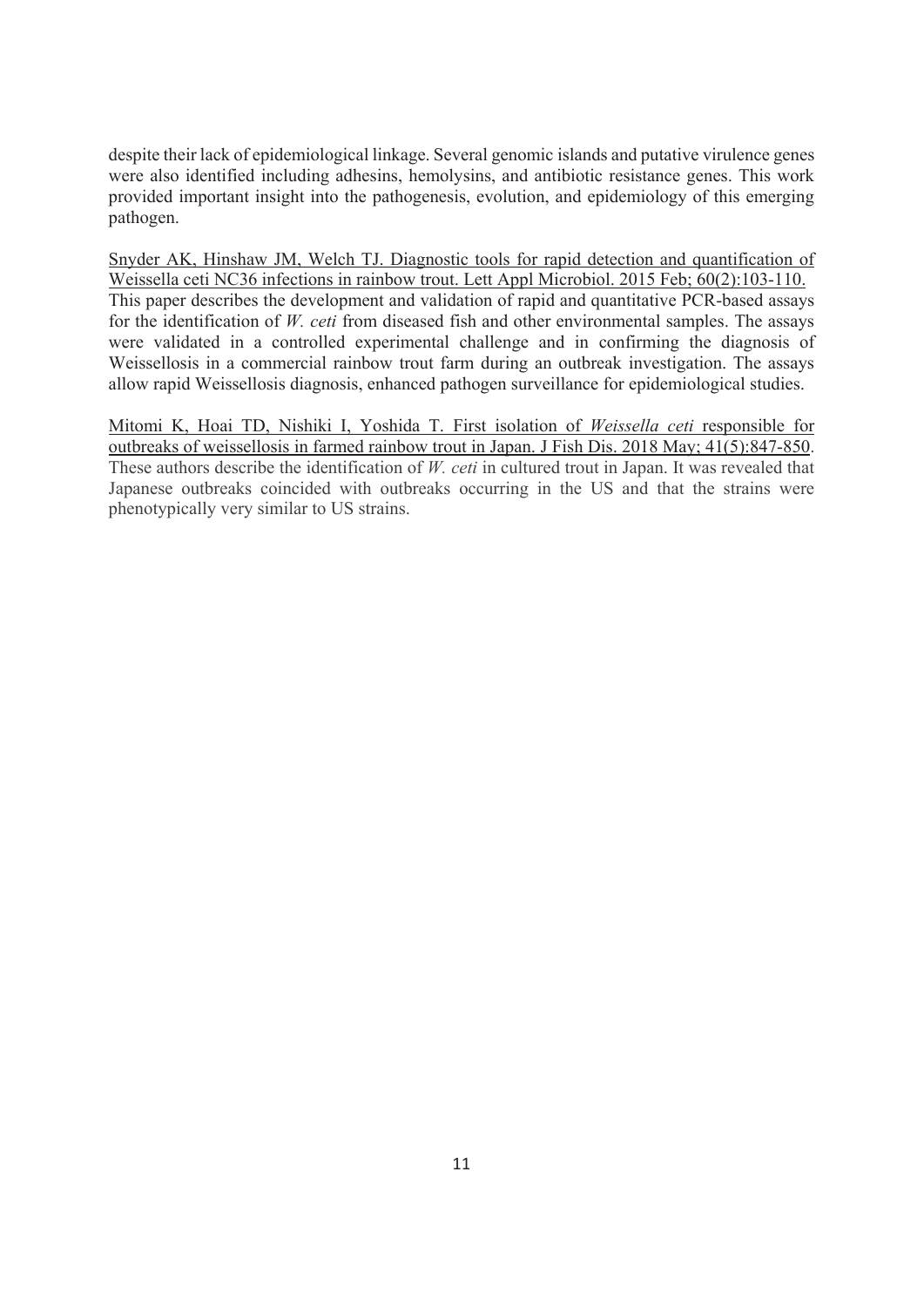## **Development of a Method to Quantify Endogenous IFNγ Protein in Amberjack Species**

Yuta Matsuura\*, Tomokazu Takano, Tomomasa Matsuyama

Nansei Field Station, Fisheries Technology Institute, Japan Fisheries Research and Education Agency, Mie 516-0193, Japan

\*E-mail: matsuura\_yuta53@fra.go.jp

Interferon gamma (IFNγ) is a pivotal cytokine that promotes and orchestrates adaptive cellmediated immunity against intracellular pathogens. The capacity of T lymphocytes in mammals to produce IFNγ has been measured using specific antibodies to analyze cell-mediated immune responses against infection or immuno-stimulants such as vaccines. However, measurement of fish IFNγ protein has not been possible due to a lack of research tools. The development of vaccines for intracellular fish pathogens that are thought to be targeted by cell-mediated immunity has been a difficult task in such a situation. Serious economic losses due to Nocardiosis caused by an intracellular bacterium "*Nocardia seriolae*" have occurred in the aquaculture of amberjack species in Japan. The method to quantify IFNγ of amberjack species is required to develop vaccines for Nocardiosis.

To develop the method for quantification of IFNγ, we firstly generated antibodies that react with endogenous amberjack IFNγ. A monoclonal antibody (mAb) and a polyclonal antibody (pAb) that specifically react with endogenous IFNγ produced by Japanese amberjack *Seriola quinqueradiata* and greater amberjack *Seriola dumerili* were established. We then constructed a sandwich enzyme-linked immunosorbent assay (ELISA) for the IFNγ of the species using the antibodies. The sandwich ELISA could detect the endogenous IFNγ at concentrations less than 100 pg/mL in leukocytes culture supernatant without cross-reactivity with another cytokine (IL-4/13). Using the ELISA, IFNγ produced by Japanese amberjack leukocytes were analyzed. The level of IFNγ secreted by stimulated leukocytes isolated from *N. seriolae*-infected fish was significantly higher than that secreted by cells of naïve fish  $(p<0.05)$  and was lasted a long time (at least eight months) following the infection. A portion of the fish that survived for eight months after infection were re-challenged with *N. seriolae*, and all re-challenged fish survived, whereas 100% of control fish died of the infection. Thus, the fish that had recovered from *N. seriolae* infection were considered to have acquired cell-mediated immunity to the organism.

In conclusion, we established a new sandwich ELISA method that enables for the first time the quantification of IFNγ at the protein level in teleost. Our results obtained using the method suggest that the developed method would help evaluate the capacity of cell-mediated immunity to respond against intracellular pathogen infection. Assessment of IFNγ expression at the protein rather than genetic level could provide information that would enhance understanding of the immunologic process and contribute to vaccine development.

#### **Annotated Bibliography of Key Works**

Matsuura, Y., Takano, T., Matsuyama, T., Sakai, T., Terashima, S., Nakayasu, C. 2020. Development of a method to quantify endogenous IFN<sub>γ</sub> protein in amberjack species. Fish Shellfish Immunol., 107 (A):251-259.

The authors established the method to quantify a cytokine IFNγ, an important marker of cellmediated immune responses in fish for the first time. The established method could contribute to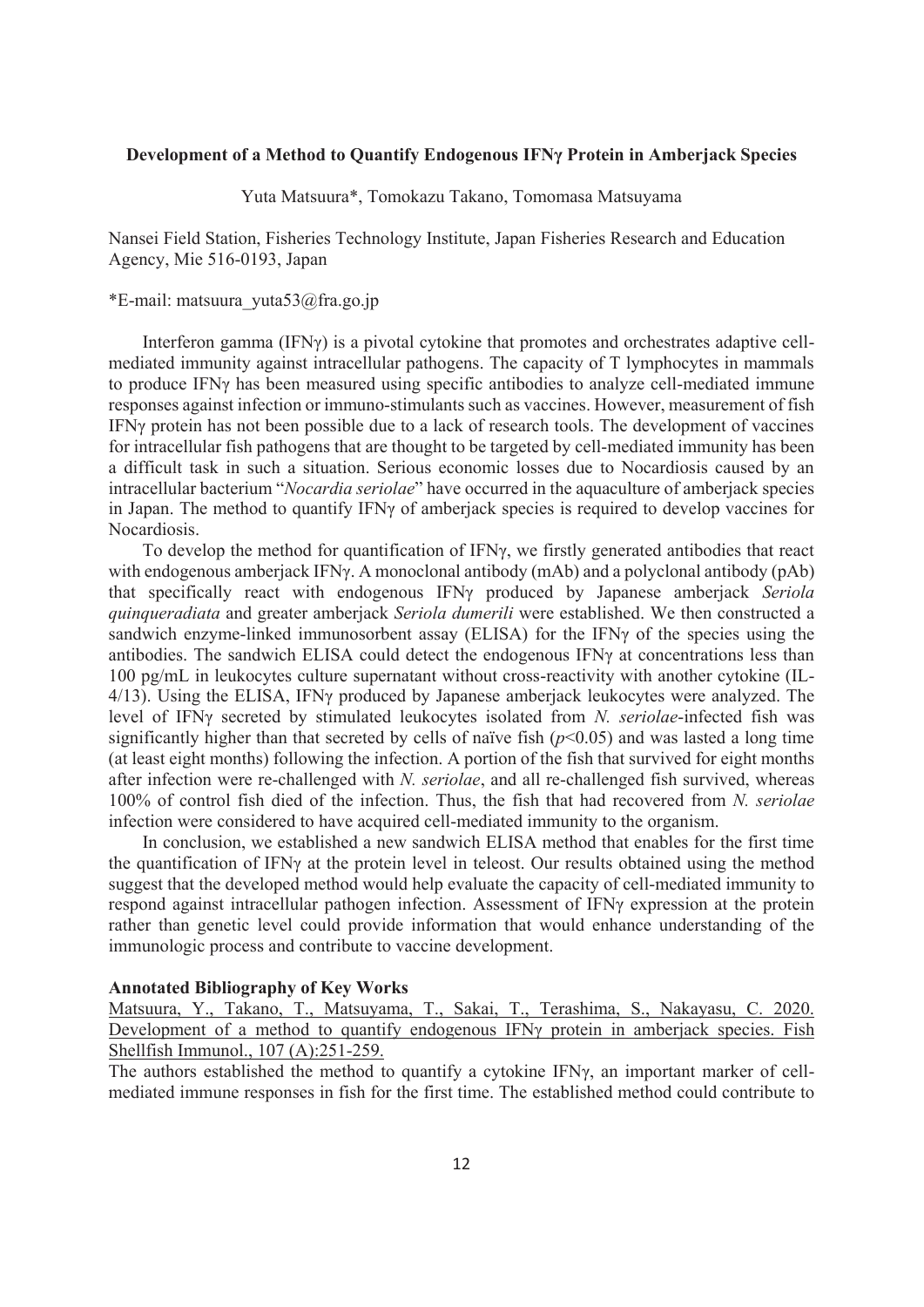the vaccine development against Nocardiosis that has caused serious damages in amberjack farming in Japan.

Matsuura, Y., Takasaki, M., Miyazawa, R., Nakanishi, T. 2017. Stimulatory effects of heat-killed *Enterococcus faecalis* on cell-mediated immunity in fish. Dev. Comp. Immunol., 74:1-9.

The paper reported that heat-killed lactic acid bacteria *Enterococcus faecalis* enhanced cellmediated immunity in fish. The heat-killed bacteria triggered the induction of Th1 responses and increases in  $CD4^+$  Th lymphocytes and effector cells including  $CD8^+$  lymphocytes and macrophages. Thus, the heat-killed one is a promising vaccine adjuvant to induce cell-mediated immunity in fish and could contribute to the studies of vaccines against Nocardiosis.

Matsumoto, M., Araki, K., Hayashi, K., Takeuchi, K., Shiozaki, K., Suetake, H., Yamamoto M. 2017. Adjuvant effect of recombinant interleukin-12 in the Nocardiosis formalin-killed vaccine of the amberjack *Seriola dumerili*. Fish Shellfish Immunol., 67:263-269.

The authors succeeded production of the recombinant interleukin-12 cytokine that is an inducer of cell-mediated immunity. Furthermore, they demonstrated that the cytokine had an adjuvant effect against Nocardiosis. The work could contribute to the development of vaccines against Nocardiosis.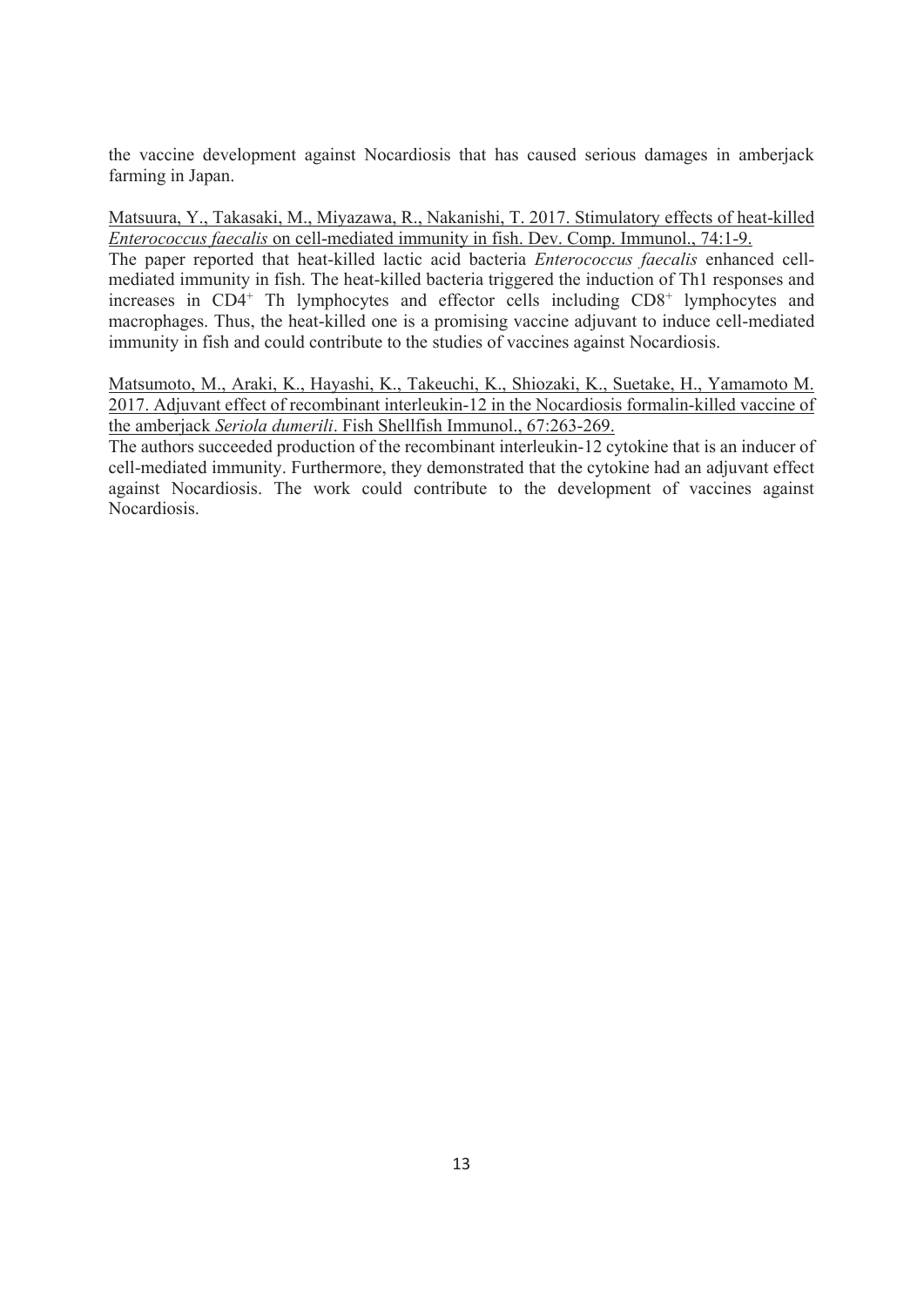## **Use of a** *Flavobacterium columnare* **DnaK Recombinant Protein Vaccine to Guard Against Columnaris Disease in Channel Catfish**

Miles D. Lange

United States Department of Agriculture, Agricultural Research Service, Aquatic Animal Health Research Unit, Auburn, AL, 36832, USA

E-mail: miles.lange@usda.gov

The incidence of different bacterial diseases and their ongoing contribution to on-farm losses including the cost of therapeutants during the production cycle persists among the U.S. catfish industry accounting for as much \$17 million in overall annual lost revenue. *Flavobacterium columnare* causes substantial losses among cultured finfish species. The Gram-negative bacterium is an opportunistic pathogen that manifests as biofilms on the host's mucosal surfaces as the disease progresses. We previously established that the dominant mucosal IgM antibody response to *F. columnare* is to the DnaK protein found in the extracellular fraction (Lange et al. 2016). Recent advances in recombinant protein technology have made the production and subsequent testing of individual immunogens quite effective. To establish the efficacy of using recombinant protein technology to develop a new vaccine against columnaris disease, we are reporting on several vaccine trials using a recombinant *F. columnare* DnaK protein (rDnaK). In the first study, three groups of channel catfish were immunized by bath immersion with a live attenuated *F. columnare* isolate, rDnaK or sham immunized. After six weeks, an *F. columnare* laboratory challenge showed a significant increase in survival in both the live attenuated and rDnaK vaccines when compared to the non-immunized control. A rDnaK-specific ELISA revealed significant levels of mucosal IgM antibodies present in the skin of catfish immunized with rDnaK at four- and six-weeks post immunization. In the second study, three groups of channel catfish were bath immunized with rDnaK alone or with rDnaK after a brief osmotic shock or sham immunized. In study two, after six weeks a laboratory challenge with *F. columnare* was conducted and showed a significant increase in survival in the rDnaK and in rDnaK with osmotic shock when compared to the non-immunized control. The rDnaK ELISA demonstrated significant levels of mucosal IgM antibodies in the skin of catfish groups immunized with rDnaK at six weeks post immunization. To further understand the processes which have conferred immune protection in the rDnaK group, we conducted RNA sequencing of skin samples from the non-immunized and rDnaK treated channel catfish at one-week and six weeks post immunization. Differential gene expression was identified between the non-immunized and immunized skin and gene ontology analyses (Lange et al. 2019). We next confirmed and extended these findings by evaluating the efficacy of the recombinant *F. columnare* DnaK protein vaccine when using different immersion adjuvant strategies. The results demonstrate significant protection of channel catfish at after 6 to 8 weeks post vaccination (Lange et al. 2021). Experimental methods to enhance the catfish immune response to recombinant *F. columnare* DnaK protein under different strategies continues as this vaccine remains a promising candidate for experimental trials in a production setting. Funding: USDA Research Projects #6010-32000-027-00-D and #6028-32000-007-00-D.

## **Annotated Bibliography of Key Works**  Lange, M.D., B.H. Beck, J.D. Brown, B.D. Farmer, L.M. Barnett, and C.D. Webster. 2016.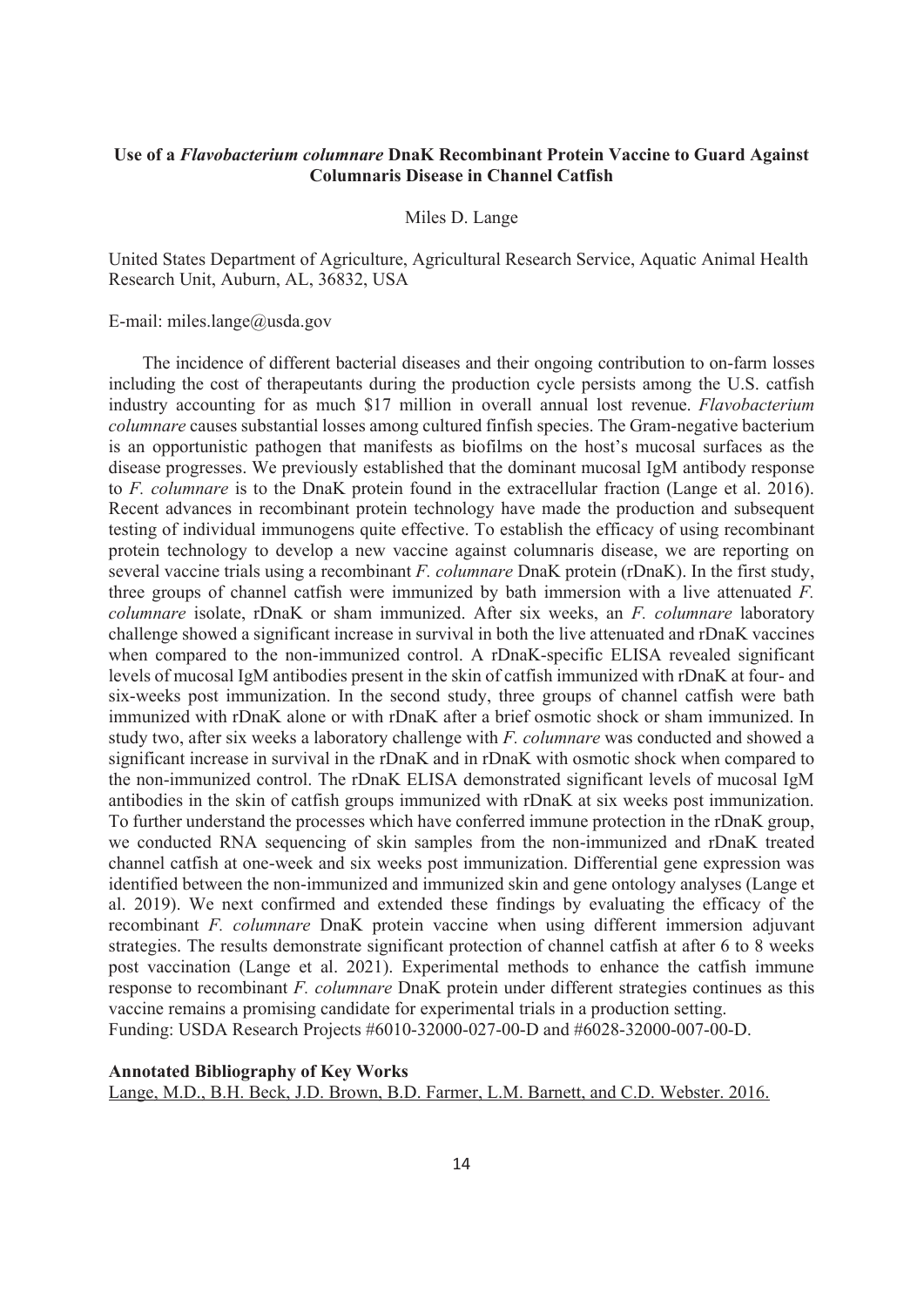Missing the target: DNAk is a dominant epitope in the humoral immune response of channel catfish (*Ictalurus punctatus*) to *Flavobacterium columnare*: Fish and Shellfish Immunology. 51:170-179.

This paper was the first to demonstrate that an *F. columnare* 70 kDa extracellular protein, identified as a DnaK chaperonin, is the dominant antigen during a mucosal IgM response to infection. This study also demonstrated that mucosal catfish IgM antibodies generated after *F. columnare* infection are cross reactive to DnaK proteins identified from other Gram-negative bacteria.

Lange, M.D., J. Abernathy and B.D. Farmer. 2019. Evaluation of a recombinant *Flavobacterium columnare* DnaK protein vaccine as a means of protection against columnaris disease in channel catfish (*Ictalurus punctatus*). Frontiers in Immunology. 10:1175 https://doi.org/10.3389/fimmu.2019.01175

This paper was the first to test the efficacy of a new *F. columnare* recombinant protein vaccine and demonstrated that protection could be conferred after immunization with a single antigen. The study also identified adaptive immunity processes using high-throughput RNA sequencing through which protection was likely achieved in the skin post-immunization.

Lange, M.D., J. Abernathy, B.D. Farmer and B.H. Beck. 2021. Use of an immersion adjuvant with a *Flavobacterium columnare* recombinant protein vaccine in channel catfish. Fish and Shellfish Immunology. 117: 136-139.

This paper demonstrated the effectiveness of using a bath immersion formulated adjuvant to reduce the amount of immunization time required to confer protection against *F. columnare*.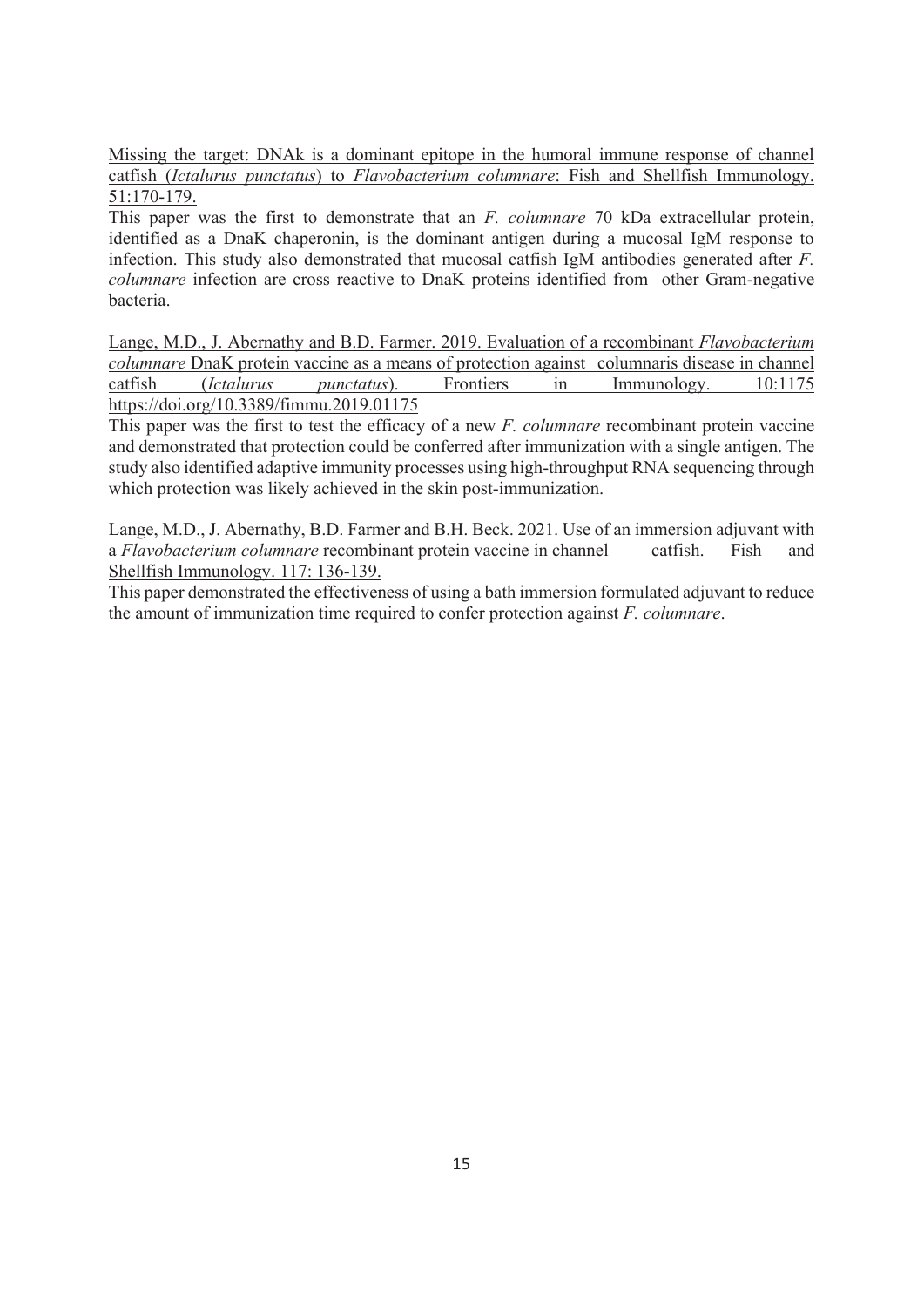## **α-glucosidase Activity of** *Nocardia seriolae* **Isolated From Seawater Fish in Japan**

Yoshiko Shimahara\*<sup>1</sup>, Yasuhiko Kawato<sup>2</sup>, Tohru Mekata<sup>2</sup>, Kei Yuasa<sup>2</sup>

<sup>1</sup>Kamiura Field Station, Fisheries Technology Institute, FRA, Oita 879-2602, Japan 2 Nansei Field Station, Fisheries Technology Institute, FRA, Mie 516-0193, Japan

## \*E-mail: shimahara@affrc.go.jp

Nocardiosis caused by a bacterial pathogen *Nocardia seriolae* has been confirmed in a variety of marine fishes, including yellowtail *Seriola quinqueradiata*, amberjack *S. dumerili,* Japanese flounder *Paralichthys olivaceus*, mackerel *Scomber japonicus*, bluefin tuna *Thunnus orientalis* in Japan. *N. seriolae* is divided into two types based on the presence or absence of αglucosidase activity (α-glu), a carbohydrate-hydrolase, and strains isolated in Japan between 2000 and 2005 were α-glu negative except for some strains from amberjack (Shimahara et al., 2008). In this study, α-glu activity, DNA polymorphism, and pathogenicity of *N. seriolae* strains isolated from 2006 to 2014 in Japan were determined. Of the 103 newly collected s trains isolated from vellowtail, amberjack, and Japanese flounder, 26 strains (25%) were positive for  $\alpha$ glu, which was a significant increase from the surveillance in 2000-2005 (6%). Many of the  $\alpha$ glu positive strains were isolated from amberjack cultured in southern Kyushu, but also confirmed in vellowtail and Japanese flounder raised in the same area. DNA polymorphism analysis by pulsed-field gel electrophoresis (PFGE) showed that the  $\alpha$ -glu positive and negative strains were divided into 8 (type 1-8) and 9 pulsotypes (type 9-17), respectively. In experimental infection, mortality of amberjack challenged with 3 α-glu positive strains were 25%, 88%, and 100%, while those challenged with 3 α-glu negative strains were and 0%, 0% and 25%. Although outbreaks of nocardiosis with  $\alpha$ -glu positive strains were confirmed only in southern Kyusyu, it is possible that α-glu positive strains, which shows high pathogenicity to amberjack, expand to many areas in Japan in future.

#### **Annotated Bibliography of Key Work**

Shimahara, Y., Nakamura, A., Nomoto, R., Itami, T., Yoshida, T. 2008. Genetic and phenotypic comparison of *Nocardia seriolae* isolated from fish in Japan. J. Fish Diseases, 31:481-488. The authors investigated phenotypic and genetic characterizations of fish pathogen determined by α-glucosidase activity and biased sinusoidal field gel electrophoresis (BSFGE) analysis, respectively. There was no  $\alpha$ -glucosidase activity in strains isolated from 2000–05 (n=50) with a few exceptions  $(n = 3)$ , while all strains isolated from 1970–90  $(n=8)$  were positive. In BSFGE analysis, all restriction patterns obtained from 50 strains isolated during 2000–05 were unrelated to those obtained from eight strains isolated during 1970–90, with the exception of two strains isolated during recent outbreaks. Based on the phenotypic and genetic characterizations, recent outbreaks of nocardiosis in Japan are suggested to be epidemiologically unrelated to earlier outbreaks in Japan.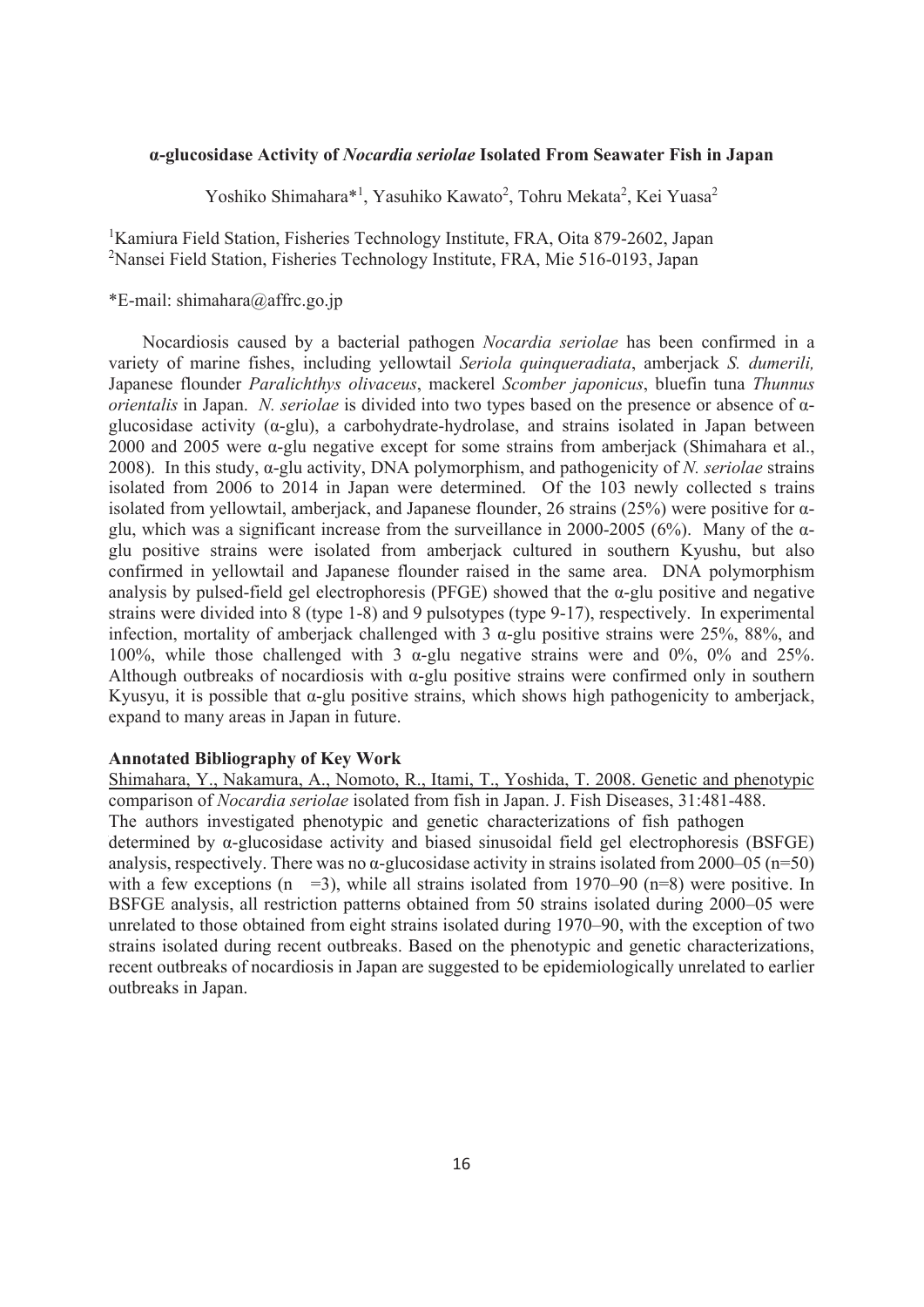## **Emergent Pathogens in Aquaculture: How Should We Identify Them?**

#### Linda D. Rhodes

## Northwest Fisheries Science Center, NOAA Fisheries, 2725 Montlake Boulevard East, Seattle, WA 98112 USA

## E-mail: linda.rhodes@noaa.gov

Identification of the causes of infectious disease has relied on demonstrating a relationship that exceeds simple correlation. The Henle-Koch's postulates have served as guidelines for establishing causation, but over time, they have needed augmentation as awareness of etiologic agents expanded to viruses, polymicrobial infections, and evolving technologies (Rivers, 1937, Huebner, 1957, Evans, 1976, Fredricks and Relman, 1996).

There are several case studies demonstrating the complexities in establishing causation of disease in aquatic organisms. One example is heart and skeletal muscle inflammation (HSMI) of Atlantic salmon, a disease linked to a novel piscine orthoreovirus (PRV) through deep sequencing of affected tissues (Palacios *et al.,*, 2010). However, molecular genetic screening reveals the presence of PRV sequences in animals exhibiting no signs of HSMI (Garseth *et al.,*, 2013, Purcell *et al.,*, 2020). Another example is the difference in virulence in infectious salmon anemia virus (ISAV) strains (McBeath *et al.,*, 2014), including possible strain evolution genetically and in pathogenicity (Christiansen *et al.,*, 2017, Markussen *et al.,*, 2008).

Broad spectrum screening using high throughput sequencing technologies further complicates identification of true pathogens and can generate misconceptions about the prevalence of pathogens (Mordecai *et al.,*, 2019). For aquatic animal health researchers and practitioners as well as reviewers of scientific publications, it is important to establish clear criteria for pathogen identification for both scientific accuracy and correct public understanding.

#### **Annotated Bibliography of Key Works**

Christiansen DH, McBeath AJA, Aamelfot M, Matejusova I, Fourrier M, White P, Petersen PE, Falk K. 2017. First field evidence of the evolution from a non-virulent HPR0 to a virulent HPRdeleted infectious salmon anaemia virus. J Gen Virol 98: 595-606.

This publication reports on the first evidence that the avirulent HPR0 strain of ISAV could evolve into a virulent phenotype under cultured fish conditions. Furthermore, the emergent subtype possessed genetic changes that were consistent with virulence in other strains of ISAV. The work provided the first support for HPR0 as a reservoir for virulent strains of ISAV.

## Evans AS. 1976. Causation and disease: The Henle-Koch postulates revisited. Yale J Biol Med 49: 175-195.

This contains a nice historical timeline of the evolution of the Henle-Koch's postulates. It includes an acknowledgment that new technologies will detect microorganisms that are not connected to a disease.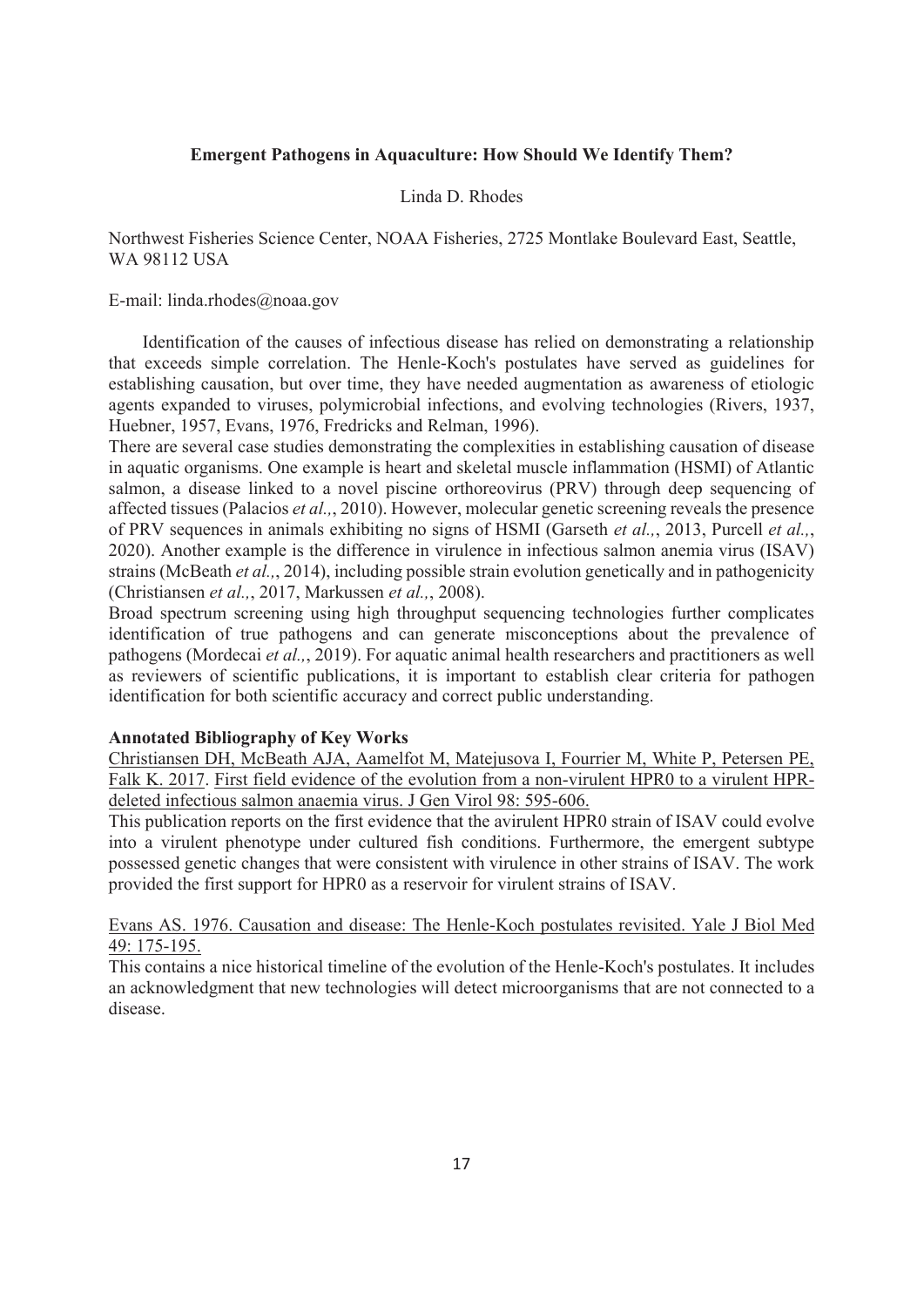Fredricks DN, Relman DA. 1996. Sequence-based identification of microbial pathogens: A reconsideration of Koch's postulates. Clin Microbiol Rev 9: 18-33.

An early but still highly relevant review of the role of sequence analysis in identifying microbial pathogens. One of the authors, David Relman, is a leader in the human microbiome initiative in the U.S., and he continues cutting edge research in this area.

Garseth AH, Fritsvold C, Opheim M, Skjerve E, Biering E. 2013. Piscine reovirus (PRV) in wild Atlantic salmon, *Salmo salar* L., and sea-trout, *Salmo trutta* L., in Norway. J Fish Dis 36: 483- 493.

This publications reports on surveillance for PRV in wild-caught salmon, trout, and char in Norway. It uncovered relatively high prevalences (13 - 55%) of PRV with nearly no evidence of disease or inflammation.

Huebner RJ. 1957. Criteria for etiologic association of prevalent viruses with prevalent diseases; the virologist's dilemma. Ann N Y Acad Sci 67: 430-438.

In this publication, Huebner suggested that an epidemiological aspect could be added as a tool in identifying and validating an etiologic agent.

Markussen T, Jonassen CM, Numanovic S, Braaen S, Hjortaas M, Nilsen H, Mjaaland S. 2008. Evolutionary mechanisms involved in the virulence of infectious salmon anaemia virus (ISAV), a piscine orthomyxovirus. Virology 374: 515-527.

This paper reports a detailed full genome analysis of the avirulent strain of ISAV, HPR0. It provides genetic characterization of a virulence determinant by identifying a marker site that has been pivotal in studying ISAV virulence.

McBeath AJ, Ho YM, Aamelfot M, Hall M, Christiansen DH, Markussen T, Falk K, Matejusova I. 2014. Low virulent infectious salmon anaemia virus (ISAV) replicates and initiates the immune response earlier than a highly virulent virus in Atlantic salmon gills. Vet Res 45: 83.

The publication reports on salmon immune responses to experimental exposure to strains of ISAV with differential virulence. Low virulence strains replicated and disseminated more quickly, stimulating a more rapid host response. In contrast, high virulence strains replicated less efficiently, and the less effective host response ultimately allowed a higher viral load and greater mortality. The study provided a mechanistic explanation for differences in pathogenicity.

Mordecai GJ, Miller KM, Di Cicco E, Schulze AD, Kaukinen KH, Ming TJ, Li S, Tabata A, Teffer A, Patterson DA et al. 2019. Endangered wild salmon infected by newly discovered viruses. Elife 8:347615.

This publications reports on a viral discovery screening of moribund and dead hatchery and wild salmon. Many viral sequences were identified, including arenaviruses, nidoviruses, and 3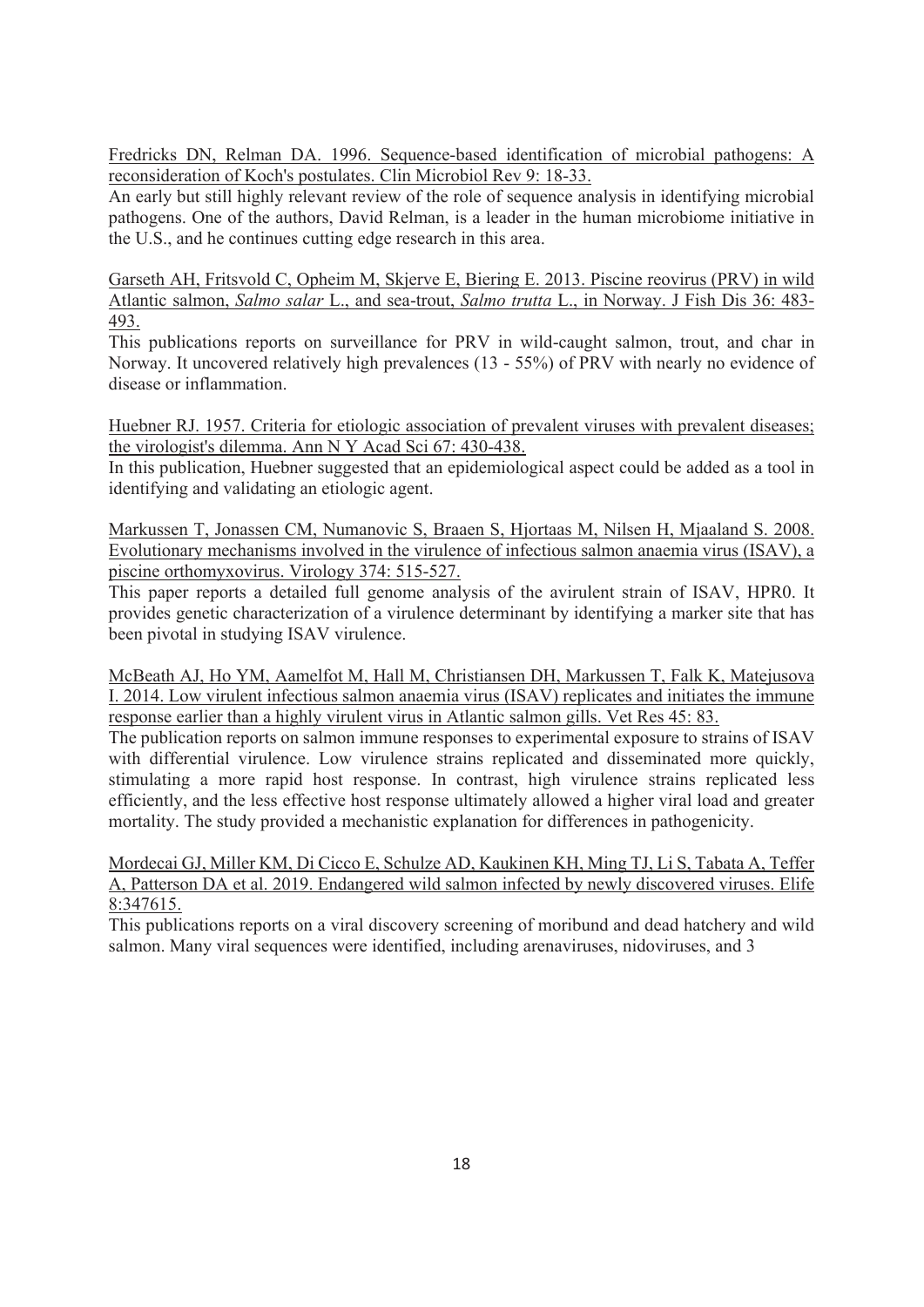reoviruses. The publication implied these represented widespread sources of viral diseases, but in the absence of evidence of disease being present in the sampled fish. The publication generated considerable public concern about fish viruses and the role of aquaculture in amplifying and spreading fish viruses.

Palacios G, Lovoll M, Tengs T, Hornig M, Hutchison S, Hui J, Kongtorp RT, Savji N, Bussetti AV, Solovyov A et al. 2010. Heart and skeletal muscle inflammation of farmed salmon is associated with infection with a novel reovirus. PLoS One 5: e11487.

The first study to credibly inplicate PRV as a causative agent in HSMI, based on genetic sequencing and bioinformatics.

Purcell MK, Powers RL, Taksdal T, McKenney D, Conway CM, Elliott DG, Polinski M, Garver K, Winton J. 2020. Consequences of piscine orthoreovirus genotype 1 (PRV-1) infections in chinook salmon (*Oncorhynchus tshawytscha*), coho salmon (*O. kisutch*) and rainbow trout (*O. mykiss*). J Fish Dis 43: 719-728.

This publication reports on experimental challenges of Pacific salmon with the PRV genotype that causes HSMI in Atlantic salmon. The outcomes demonstrated that although PRV-1 could establish in Pacific salmon, there was no establishment of disease.

Rivers TM. 1937. Viruses and Koch's postulates. J Bacteriol 33: 1-12.

As president of the Society of American Bacteriologists, Thomas Rivers recognized that viral etiology could not be demonstrated by strictly following Koch's postulates, especially when coinfections occurred or in carrier states. He proposed that a appropriate timing of the appearance of the putative agent and that a host response (i.e., antibodies) could be incorporated when investigating causal relationships.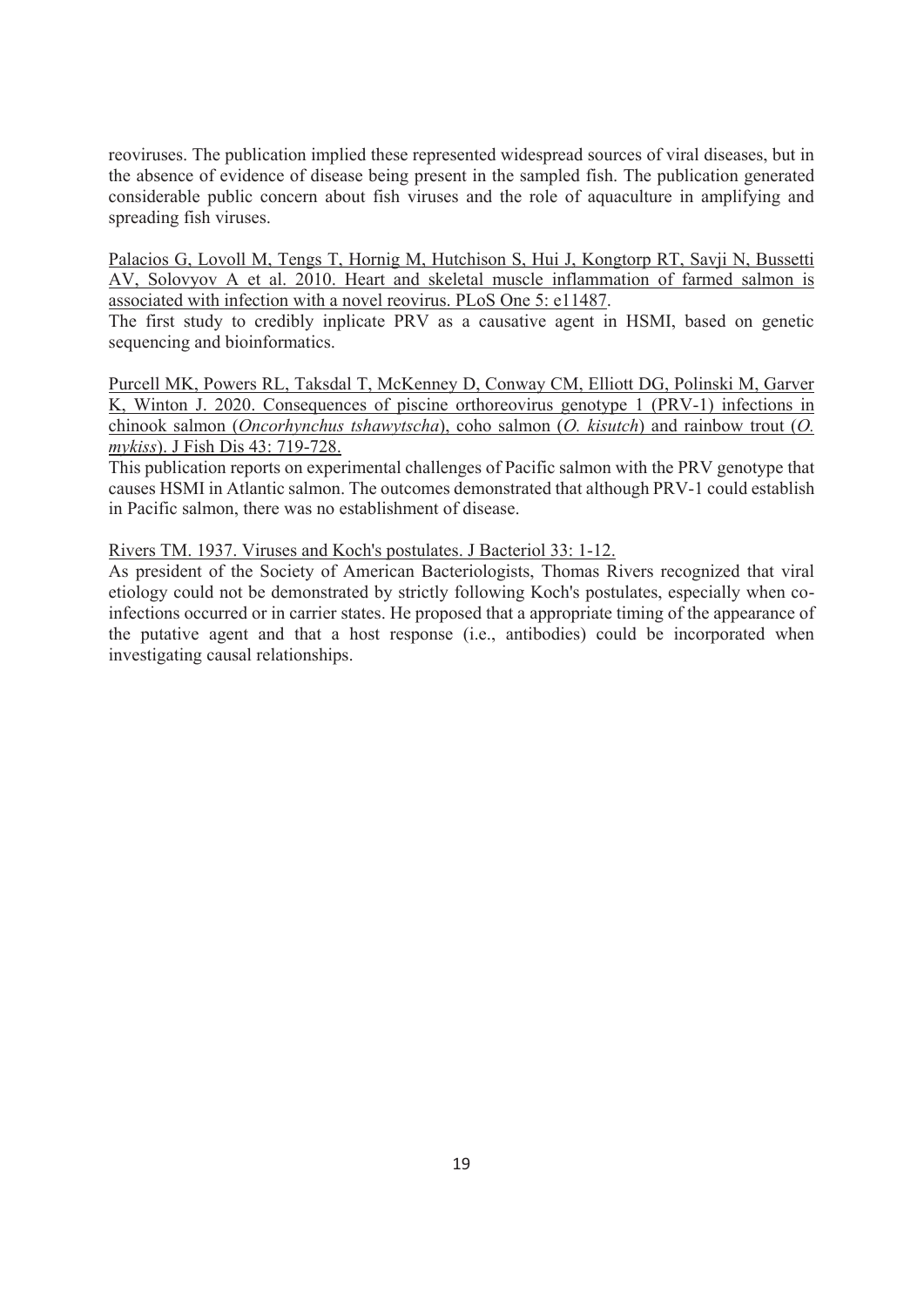#### **The Role of National Fisheries University and Studies of Fish Disease**

#### Shinya Yasumoto

Department of Applied Aquabiology, National Fisheries University, Japan Fisheries Research and Education Agency, Yamaguchi 759-6595, Japan

#### Email: yasumotos@fish-u.ac.jp

 Two topics have been included in this presentation. The first topic is introduction of National fisheries university (NFU) and second one is my research activities in NFU.

 NFU has 80 years of history. Ministry of Agriculture, Forestry and Fisheries has jurisdiction over NFU. Therefore, NFU has different policies (diploma, curriculum, and admissions policy) from other universities which are under the jurisdiction of the Ministry of Education, Culture, Sports, Science and Technology. NFU consists of four departments, advanced course, and graduate school, and is a school that educates students to be the industry's future leaders. NFU contributes to the fisheries industry by producing many talents to the fisheries related company, government office and academic.

 In our laboratory, diseases of ornamental fish were studied mainly, and we are focusing on koi carp (Nishikigoi; *Cyprinus carpio*) among them. Koi carp is internationally popular as an ornamental fish, and the industry is unique. Product value is influenced by a number of factors, including size, shape, color, and variety, and has recently been increasing. Many types of diseases, including Koi herpesvirus (CyHV-3), have been reported in koi carp, and idiopathic diseases are known among farmers and hobbyists.

 Recently, we are studying about "Sinking disease" (swim bladder disorders) which has become a large issue in the field of koi carp breeding. This disease was an idiopathic disease. Diseased fish sink, become immobile, and stay at the bottom of a pond or tank with lethargy, but have no external signs. Therefore, we herein examined the gross and histological features of diseased fish from farms. At necropsy, their swim bladder was filled with liquid (swim bladder fluid, SBF). Histopathologically, fish had hyperplastic connective tissue in the tunica intima of the swim bladder, and some were accompanied by inflammation. Furthermore, some species of bacteria were isolated from SBF samples of diseased fish. To reproduce the disease, experimental infections using the three major isolates (*Streptococcus* sp., *Pseudomonas aeruginosa*, and *Mycobacterium* sp.) were also attempted. Immobility and the accumulation of SBF occurred in the live bacteria-injected groups. Based on these results, we concluded that the major cause of sinking disease is the accumulation of SBF due to bacterial invasion in the swim bladder and, as a result, a loss of buoyancy. Future studies are needed to elucidate the mechanisms underlying the accumulation of SBF and develop measures to prevent and treat sinking disease in koi carp.

#### **Annotated Bibliography of Key Words**

Yasumoto, S. 2018. Remedy. In "Nishikigoi A to Z" (ed. by S. Mano). Shin Nippon Kyoiku Tosho, Shimonoseki, pp 128-158.

This is the textbook of koi carp breeding. We introduced more than 30 kinds of diseases (noncommunicable, viral, bacterial, fungal, and parasitic disease) and explained those diagnostic and treatment methods. This textbook is red by farmers and hobbyists and used in our lectures for NFU students.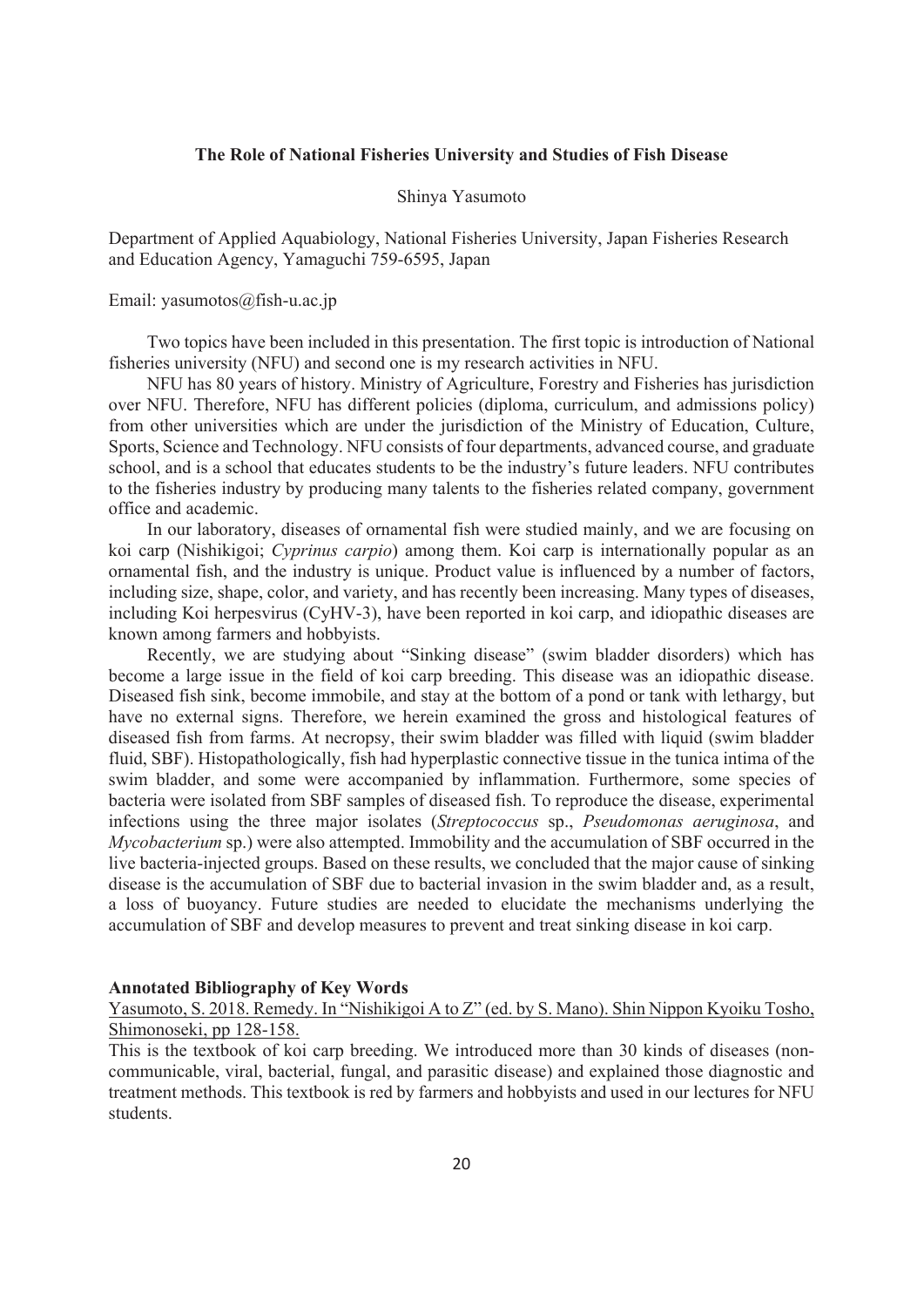Yasumoto, S., Okada, M., Moroi, H., Shimizu, H., Kondo, M. 2021. A Preliminary Study on Sinking Disease in Koi Carp. Fish. Pathol., 56(3):107-114.

Sinking disease has become a major issue in the field of koi carp breeding. Although many diseased fish did not exhibit any significant changes in their appearance, some had ulcers and erosions on the abdomen and at the base of the fins due to physical scratching caused by being at the bottom of a pond for a prolonged period of time. At necropsy, the swim bladder of the fish was filled with fluid (swim bladder fluid, SBF) and very little gas. Histopathologically, fish had hyperplastic connective tissue in the tunica intima of the swim bladder, and some were accompanied by inflammation. Furthermore, one to three species of bacteria were isolated from six out of fourteen SBF samples of diseased fish. To reproduce this disease, two experiments were performed using the three major isolates (live or formalin-killed bacteria) from SBF as well as SBF itself. Immobility and the accumulation of SBF occurred in the live bacteria-injected groups. Based on these results, we concluded that the major cause of sinking disease is the accumulation of SBF due to bacterial invasion in the swim bladder and, as a result, a loss of buoyancy.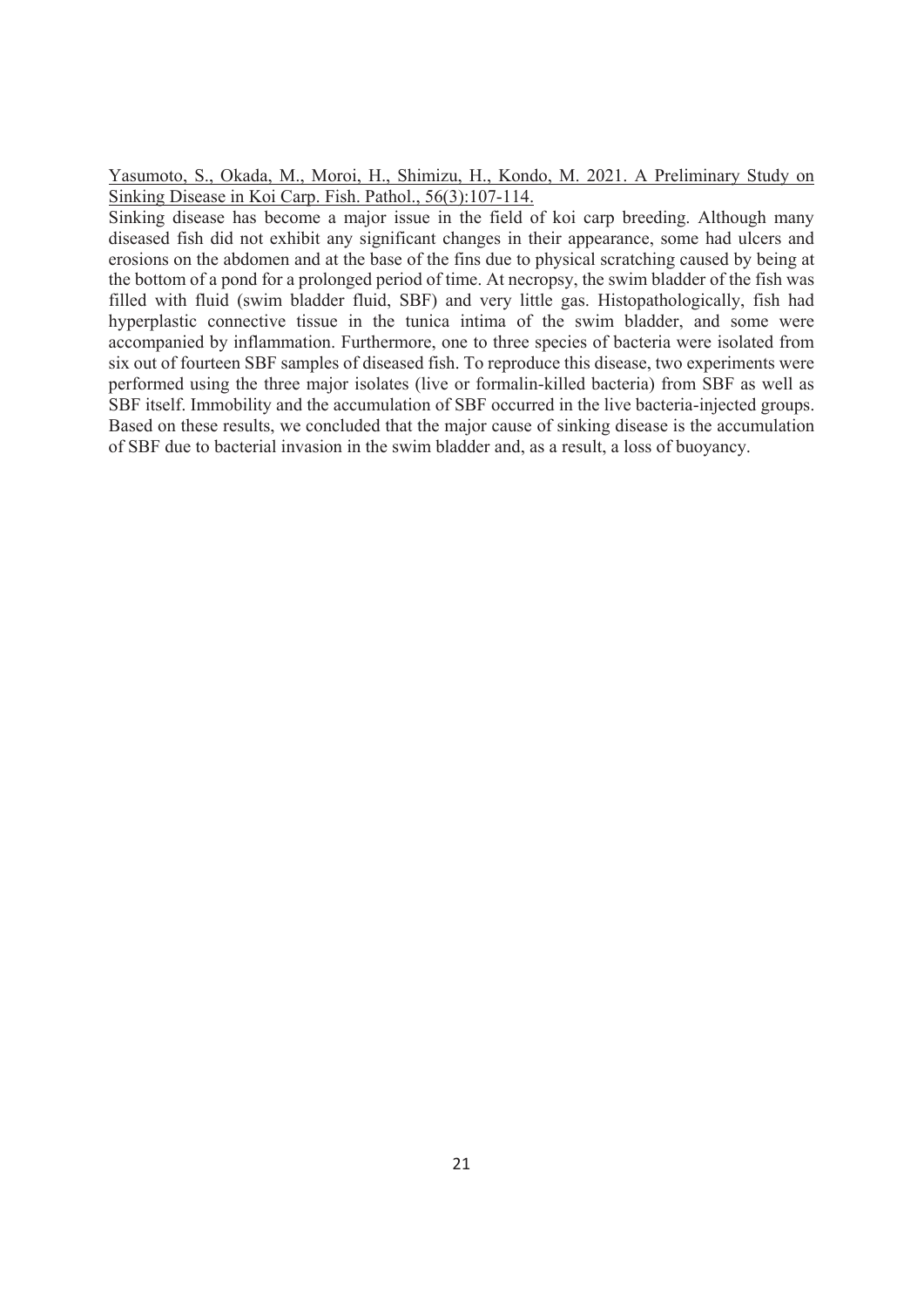## **Aquaculture Medicine in the 21st Century: Training the Veterinary Community to Meet the Needs of a Global Industry**

Iske V Larkin<sup>1</sup> and Ruth Francis-Floyd<sup>1,2\*</sup>

<sup>1</sup>Department of Large Animal Clinical Sciences, College of Veterinary Medicine, University of Florida, Gainesville, FL 32610, USA

<sup>2</sup>Program in Fisheries and Aquatic Sciences, School of Forest, Fisheries and Geomatic Sciences, University of Florida, Gainesville FL 32603, USA

#### \*E-mail: rffloyd@ufl.edu

Globally, aquaculture is rapidly growing, diverse, and increasingly important as a source of protein and maintaining food security. In the United States, aquaculture was valued at \$1.5 B in 2018, with the most valuable products produced being shellfish (oysters and clams) and Atlantic salmon (NOAA Fisheries 2021). The loss of livestock by disease is a major threat to production, consequently there is a significant need for well-trained veterinarians and aquatic animal health specialists. We will describe how we have addressed this need by providing elective training for veterinary students and graduate veterinarians.

Florida currently ranks 9<sup>th</sup> in aquaculture production by US states, with annual farm gate value of approximately \$72M in 2018 (Florida Department of Agriculture and Consumer Services, 2020). Florida aquaculture is very diverse, with the major aquaculture product consisting of hundreds of species and varieties of ornamental fish sold for the pet trade and valued at \$28.7M in 2018. Shellfish production is the major aquatic food product, valued at \$15.5M in 2018. Other species reared in Florida include food and game fish, alligators and other reptiles, and aquatic plants. The types of production systems used in Florida are also very diverse and include pond, raceways, and recirculating systems as well as aquaponics and off shore "bottom" leases for clams. This diversity creates an exceptional teaching opportunity for veterinarians and veterinary students in aquaculture medicine. Further, Florida has famous theme parks and oceanaria that include large collections of aquatic organisms, and a very engaged state fish and wildlife agency; the Florida Fish and Wildlife Conservation Commission. These entities collectively create an exceptional teaching opportunity for veterinary students, graduate veterinarians, and para-professionals including veterinary technicians and biologists.

In the United States, there are currently 33 colleges of veterinary medicine that are accredited by the American College of Veterinary Medicine. Of these, approximately 10 offer some elective training to students in aquatic animal health. The University of Florida's training programs are globally recognized for excellence in this specialized area. Although some aspect of aquatic medicine has always been offered to students at the University of Florida, specific training in aquaculture was initiated in the 1980s, and enhanced in the 1990s with the development of the UF Tropical Aquaculture Laboratory (UF-TAL) that included a full-service veterinary diagnostic laboratory. In 2000, through a state legislative appropriation for "Training in the care, treatment, and rehabilitation of marine mammals" with an emphasis for species within the state of Florida, especially the Florida manatee (*Trichechus manatus*), the existing program was enhanced to include learning opportunities with species beyond Florida's aquaculture industries. Expanded elective training for students included on-site clinical experiences at UF – TAL and with many of our industry partners, including theme parks and government agencies.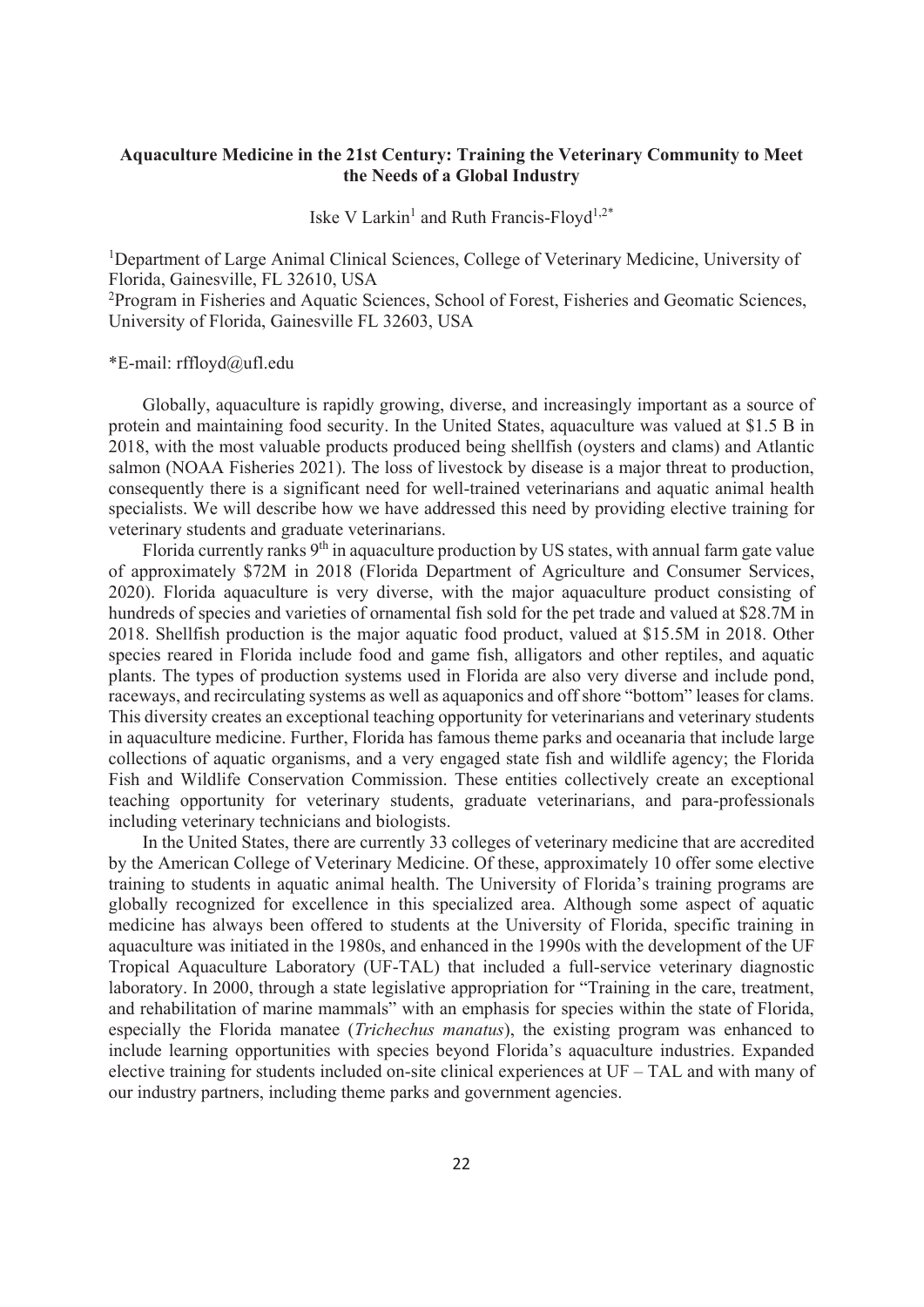The UF College of Veterinary Medicine (CVM) offers a unique 15-credit hour elective certificate to veterinary students in *Aquatic Animal Medicine*. This is a popular program and has an average of 8 students per year completing the training. This certificate is restricted to UF veterinary students and includes two required courses (Sea Vet and Diseases of Warm Water Fish) and elective on-line course work, clinical externships, and research opportunities. Many students who have earned the certificate have continued on to complete clinical residencies or graduate programs and are emerging as leaders in the aquatic health field. For non-UF students and graduate veterinarians, a new 12-credit hour certificate program entitled *Care and Conservation of Aquatic Animals* has recently been approved.

Clinical training is also available but limited in scope. An annual clinical internship takes one veterinarian each year and provides 12-months of training that includes fish and marine mammal medicine. Advanced training is available through a 3-year residency program accredited by the American College of Zoological Medicine (ACZM) but only one candidate is selected every three years. Since 2004, 6 veterinarians have completed this program and a seventh is currently enrolled. Five of our residents have been board certified by ACZM as specialists in aquatic medicine.

One of the most effective ways to provide post veterinary school training is through our distance education program. The College of Veterinary Medicine and the School of Forest, Fisheries and Geomatic Sciences collaborate and offer comprehensive on-line educational programs for practicing veterinarians and working professionals. The development of strong distance education programs has created significant learning opportunities for veterinarians and para-professionals from around the globe. A fully on-line Master of Fisheries and Aquatic Sciences (MFAS) degree program is very popular with veterinarians seeking additional course work and an academic credential in aquatic science. The MFAS degree requires 32 credits of course work and a technical paper reviewed by a supervisory committee and presented to the public. For veterinarians who are not ready to commit to 32 hours of course work there is a certificate in *Aquaculture and Fish Health.* This program consists of 4 graduate level courses. Required courses are Aquaculture 1 and Diseases of Warm Water Fish, and then the student can select from a menu of courses to complete the program. A veterinarian can complete the Aquaculture and Fish Health certificate and apply the academic credits to the MFAS degree if he/ she wishes to continue.

In 2017 the USDA provided funding for a national fellowship program to train practicing veterinarians so that they could provide veterinary services to aquaculture farms in their community. Eight aquaculture fellows have been trained and all are providing some level of support to aquaculture industries. The fellows benefitted from academic and experiential training in aquaculture production techniques, fish and shellfish disease diagnosis and health management, and training to help them navigate the complex regulatory environment in the United States. All fellows completed the *Aquaculture and Fish Health* certificate mentioned above as well as an onsite practicum offered at the UF-TAL in 2019. These veterinarians are willing and able to work with aquaculture businesses and apply principles that have resulted in improved efficiency and disease prevention in traditional livestock production to aquatic clientele. For maximum benefit, aquaculture producers have to realize the benefits of establishing a veterinary-client-patient relationship with well-trained veterinarians. Simply calling a veterinarian when they need a health certificate signed or a prescription issued will not be sufficient. Regular veterinary involvement in decision-making on aquatic farms will optimize production and profitability while minimizing the loss of livestock.

#### **Annotated Bibliography of Key Works**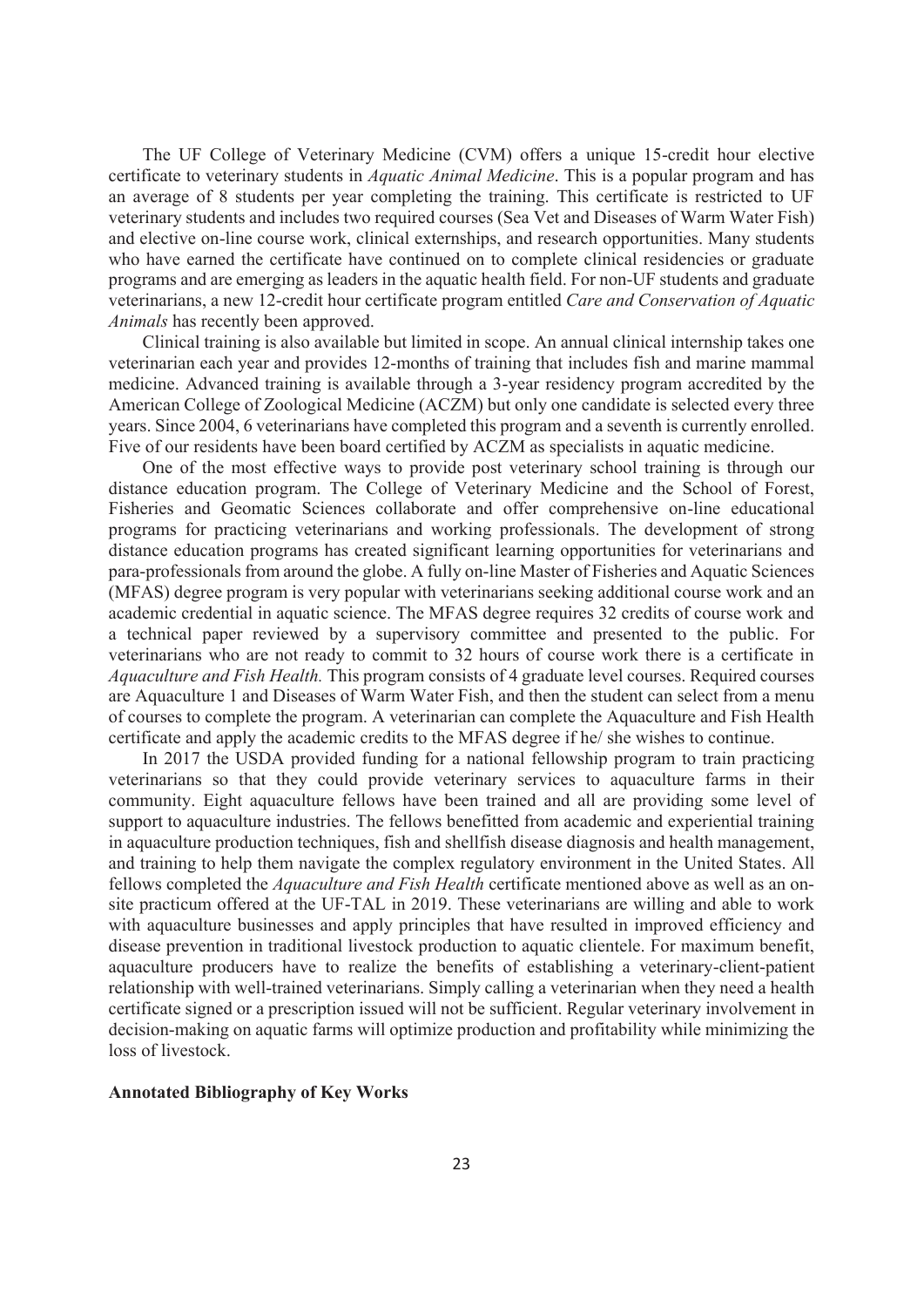Hartman, K., R.P.E. Yanong, C.A. Harms, G.A. Lewbart. 2006. The future of training for aquatic veterinarians. Journal of Veterinary Medical Education 33(3):389-393. https://doi.org//0.3138/jvme.33.3.389

The article provides an overview of employment opportunities and continuing education programs for veterinarians in aquatic animal health.

DeHaven, W.R. and A.D. Scarfe. 2011. Professional education and aquatic animal health: a focus on aquatic veterinarians and veterinary paraprofessionals. Proceedings OIE Global Conference on Aquatic Animal Health, June 28030 2011, Panama, Pp 139-154.

This article provides a global perspective on the need for a "well educated and competent veterinary workforce" to meet the needs of expanding aquaculture production and the threat of livestock loss through disease. It also describes several programs designed to provide supplemental education to practicing veterinarians so they can develop the knowledge base required to do this work.

Sanders, J. 2018. Aquatic ambulatory practice. Vet Clin Exot Anim 21: 609-622. https://doi.org/10.1016/j.cvex.2018.05.003

This article is a description of how a practicing veterinarian can adapt their business to provide service to aquaculture and pet fish owning clients. The emphasis is on practice management and individual animal care.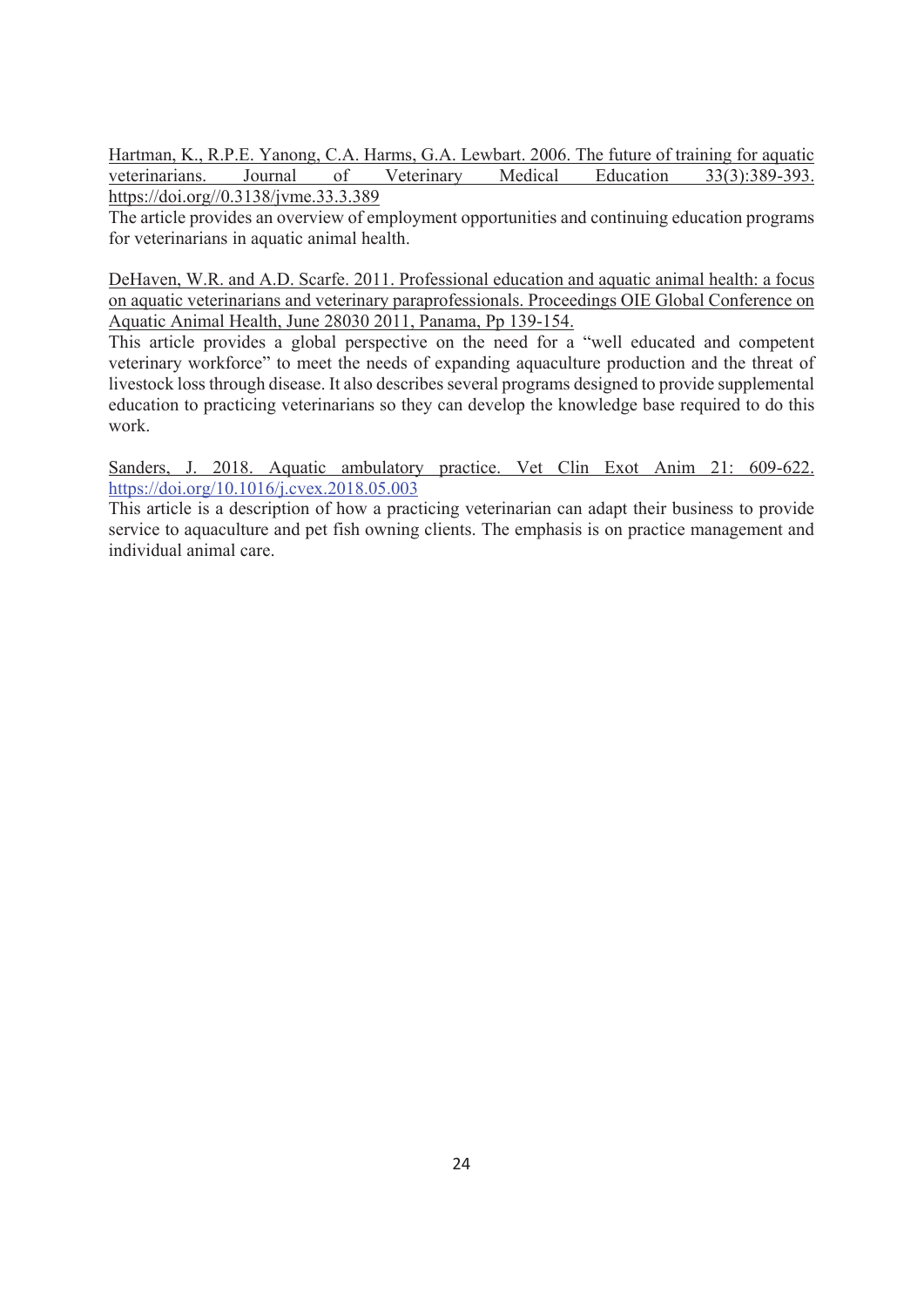## **Epitope Mapping of Anti-RSIV Monoclonal Antibody Using a Phage Display Library**

Tomokazu Takano<sup>1\*</sup>, Tomomasa Matsuyama<sup>1</sup>, Yasuhiko Kawato<sup>1</sup>, Takamitsu Sakai<sup>2</sup>, Jun Kurita<sup>2</sup>, Yuta Matsuura<sup>1</sup>, Sachiko Terashima<sup>1</sup>, Kazuhiro Nakajima<sup>3</sup>, Chihaya Nakayasu<sup>1</sup>

<sup>1</sup>Nansei Field Station, Fisheries Technology Institute, Japan Fisheries Research and Education Agency, Mie 519-0193, Japan

<sup>2</sup> Tamaki Field Station, Fisheries Technology Institute, Japan Fisheries Research and Education Agency, Mie 519-0423, Japan

<sup>3</sup> Hatsukaichi Field Station, Fisheries Technology Institute, Japan Fisheries Research and Education Agency, Hiroshima 739-0452, Japan

### \*Email: takanoto@fra.affrc.go.jp

Red sea bream iridoviral disease (RSIVD) spreads readily throughout the marine environment because of its wide variety of host species. Use of a rapid diagnostic method, such as the immunofluorescence antibody test (IFAT), helps to control the disease, so the anti-RSIV monoclonal antibody M10 (MAb M10) has been developed. The IFAT test with MAb M10 for tissue smears from the diseased fish is introduced as a simple method in the OIE manual of diagnostic tests for aquatic animals (CHAPTER 2.3.8. RED SEA BREAM IRIDOVIRAL DISEASE). MAb M10 is available from our laboratory, which is part of the activities of the OIE reference laboratory of the RSIVD. However, the antigens recognized by MAb M10 have not been characterized. Therefore, in order to define the specificity of IFAT, it is important to identify the antigen and epitope of this antibody.

In the present study, we carried out epitope mapping using the phage display method to identify the antigen of MAb M10. A phage display RSIV peptide library was constructed to cover the entire genome of RSIV, then a total of 17 phage clones recognized by the antibody were selected by biopanning. The selected clones harbored partial fragments of the laminin-type epidermal growth factor-like domain (LEGFD) gene. N-terminal and C-terminal deletion peptides were then prepared from the deduced amino acid sequence of the smallest fragment obtained from the biopanning to precisely determine the epitope. Finally, seven amino acids, EYDCPEY, located in the extracellular domain of the LEGFD protein were determined to be the epitope. Identical residues of the epitope were also identified from the LEGFD protein in other megalocytiviruses including the infectious spleen and kidney necrosis virus (ISKNV) and turbot reddish body iridovirus (TRBIV). MAb M10 is considered to be widely available for the diagnostics of these megalocytivirus infections.

## **Annotated Bibliography of Key Works**

Nakajima, K., Sorimachi M. 1995. Fish Pathology, 30(1):47-52. A hybridoma clone secreting monoclonal antibody (MAb M10) recognizing an RSIV protein was established.

## Nakajima, K., Maeno, Y., Fukudome, M., Fukuda, Y., Tanaka, S., Matsuoka, S., Sorimachi, M. 1995. Fish Pathology, 30(2): 115-119.

IFAT with MAb M10 was shown to be a rapid and effective method for diagnosis of the iridovirus infection in cultured marine fishes.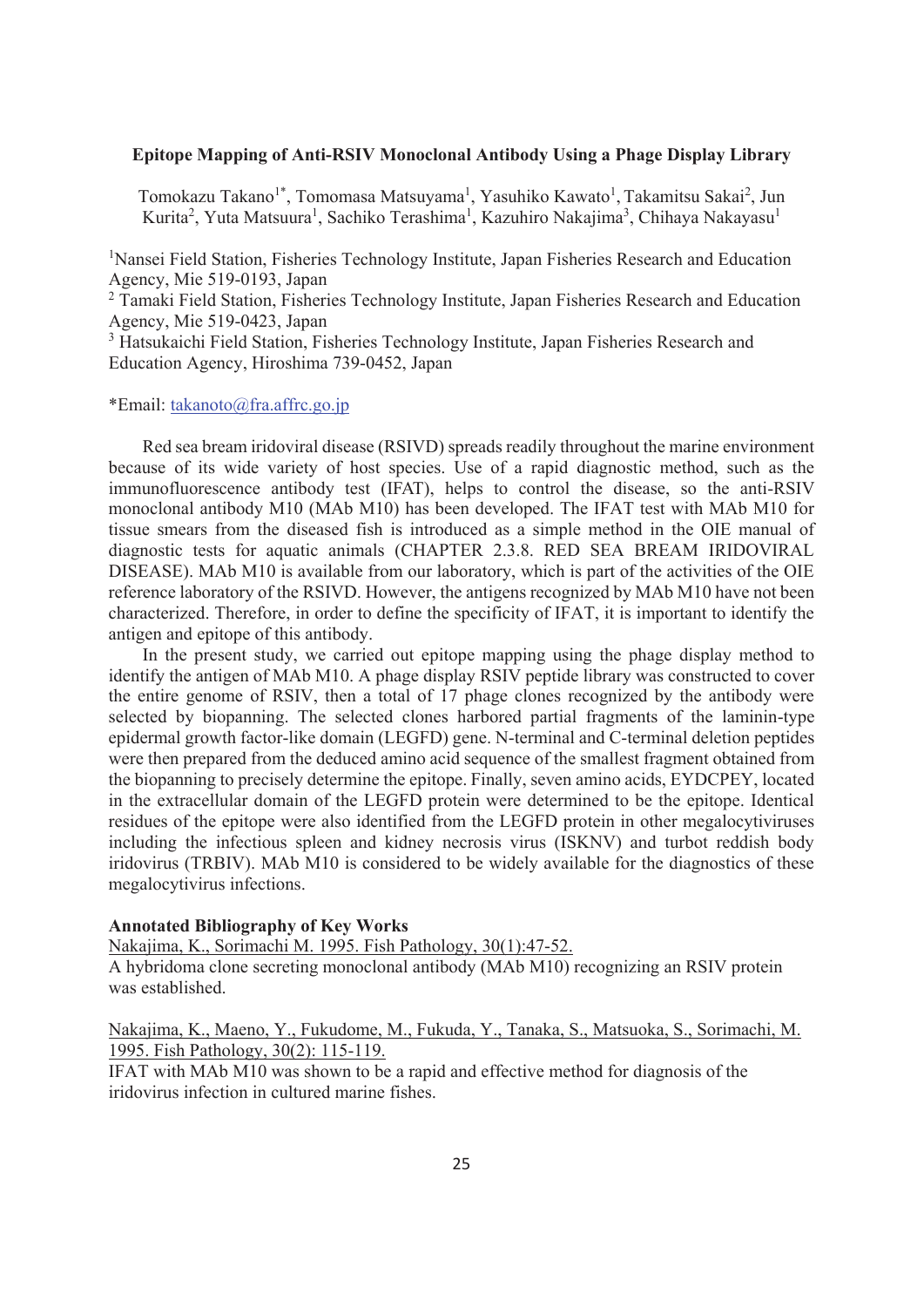Nakajima, K., Maeno, Y., Yokoyama, K., Kaji, C., Manabe S. 1998. *Fish Pathology*, 33(2):73- 78.

No cross-reactivity with other fish iridoviruses (EHNV, SFIV and GIV) was observed in the IFAT and immunoprecipitation using MAb M10.

Takano, T., Matsuyama, T., Kawato, Y., Sakai, T., Kurita, J., Matsuura, Y., Terashima, S., Nakajima, K., Nakayasu C. 2020. Fish Pathology, 54(4):83-92.

Seven amino acids located in the extracellular domain of the LEGFD protein were determined to be the epitope of MAb M10.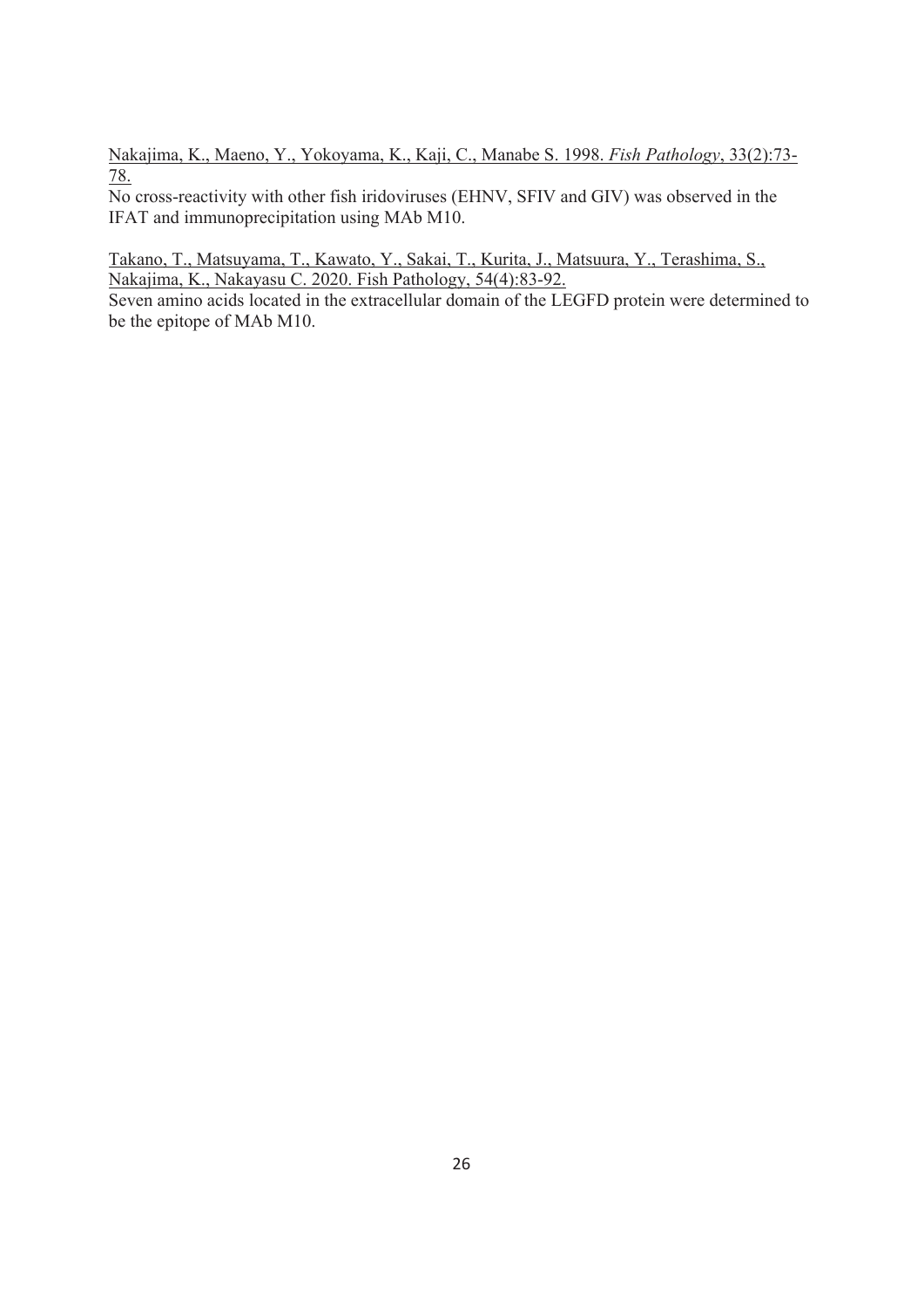## **Managing the Threat of Emerging Diseases in Bivalve Mollusc Aquaculture**

#### Ryan B. Carnegie

Virginia Institute of Marine Science, William & Mary, P.O. Box 1346, Gloucester Point, Virginia 23062, U.S.A.

#### E-mail: carnegie@vims.edu

The history of diseases impacting, and sometimes devastating, fisheries and aquaculture for marine bivalve molluscs spans more than a century, and the full global geography of these industries. Yet even today, despite advances for example in biotechnology for pathogen detection, we struggle to detect and manage emerging diseases, as exemplified most recently by the emergence and spread over the last decade of the ostreid herpesvirus OsHV-1 microvariants in Europe and other areas. Because of our recognized challenges, and lack of success, with emerging pathogens, the shellfish health community has begun to focus attention on identifying and mitigating our greatest areas of weakness, through work at the regional level in the U.S.A., as well as internationally through the International Council for the Exploration of the Sea (ICES) Working Group on Pathology and Diseases of Marine Organisms (WGPDMO).

Initial work identified three areas of disease management that would appear to be strengths, but which instead may represent structural flaws in our management paradigm. The use of notifiable pathogen lists and advanced molecular diagnostics such as polymerase chain reaction assays (PCR) are central to disease management, but, paradoxically, create blind spots with regard to emerging diseases that are not listed or not targeted by the diagnostics (Carnegie et al. 2016). Uncertainty about pathogen distributions and poorly studied aspects of pathogen biology can create regulatory paralysis that, while perhaps unnecessarily restrictive of reasonable commerce, at least should maintain a high level of biosecurity, with commerce and thus pathogen transfers limited; unless, paradoxically, this has the effect of reducing biosecurity by driving commerce to surreptitious channels.

Subsequent work by the ICES WGPDMO, through a focused Workshop on Emerging Mollusc Pathogens (WKEMOP, ICES 2019), identified thirty-six wide ranging priorities for improvement in regional to national and international aquatic animal health management, in four primary areas: improving communication and frameworks, essential infrastructure and expertise, key research priorities, and the central role of husbandry. Highlights among the thirty-six priorities were a continued relevance of foundational fields such as pathology, bacteriology and virology, as opposed simply to molecular diagnostics; the critical need to maintain laboratory capacity, especially at provincial governmental and academic institutions more deeply connected to local environments and industries than major national laboratories would be; the great importance of communication and information and data sharing at all levels, for example among labs and between regulators, the scientific community, and industry; and the need to better align funding with the value of collecting long-term, continuous data for diseases and environments has value beyond.

This presentation will synthesize work in this area and discuss as well an additional contemporary challenge, our need to better understand and manage the strain-level diversity in aquatic pathogens, differences in virulence or pathogenicity potentially important contributors to outbreak risks.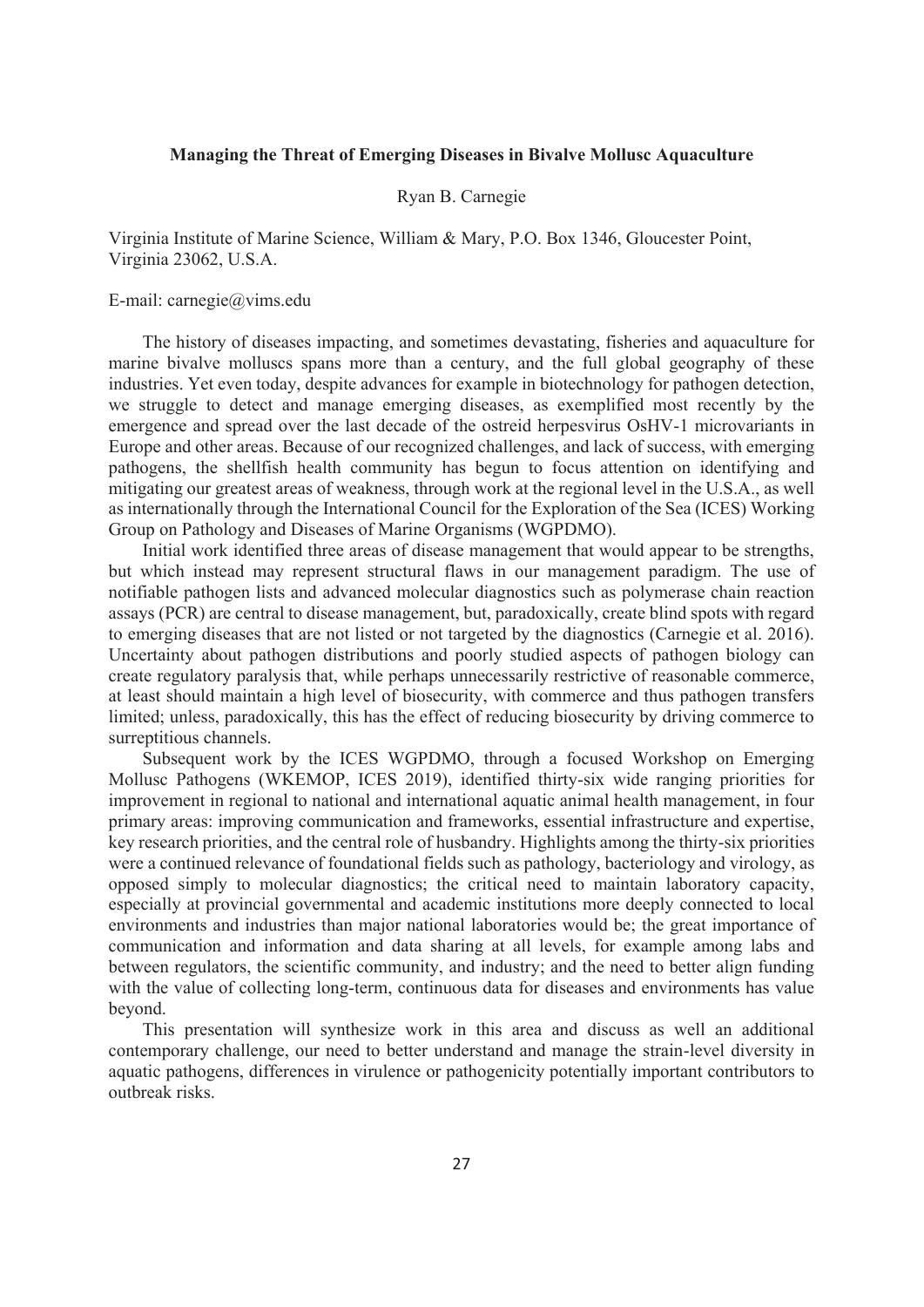## **Annotated Bibliography of Key Works**

Carnegie, R.B., I. Arzul, and D. Bushek. 2016. Managing Marine Diseases in the Context of Regional and International Commerce: Policy Issues and Emerging Concerns. Philosophical Transactions of the Royal Society B 371: 20150215.

http://doi:dx.doi.org/10.1098/rstb.2015.0215

This paper presents the paradox of the list, the paradox of advanced diagnostics, and the paradox of uncertainty noted in the abstract above. It is a key publication highlighting the "blind spots" in disease management created by use of notifiable lists and advanced diagnostics in particular, and presents unique perspective on the troubled response to OsHV-1.

ICES. 2019. Workshop on Emerging Mollusc Pathogens (WKEMOP). ICES Scientific Reports 1:57. 19 pp. http://doi.org/10.17895/ices.pub.5577

This paper highlights thirty-six priority areas for improvement in our detection and responses to emerging diseases. While mollusc-focused, the priorities are transcendent, equally relevant to fish and crustacean systems.

Gustafson, L.L., I. Arzul, C.A. Burge, R.B. Carnegie, J. Caceres-Martinez, L.H. Creekmore, B. Dewey, R. Elston, C.S. Friedman, P. Hick, K. Hudson, C. Lupo, B. Rheault, K.A. Spiegel, and R. Vásquez-Yeomans. 2021. Optimizing surveillance for early disease detection: Expert guidance for Ostreid herpesvirus surveillance design and system sensitivity calculation. Preventive Veterinary Medicine 194: 105419. http://doi.org/10.1016/j.prevetmed.2021.105419 This is an important new publication highlights a key area of potential focus for detection of emerging pathogens, the passive surveillance represented by farm-level observations made every day by aquaculturists.

Carnegie, R.B., S.E. Ford, R.K. Crockett, P.R. Kingsley-Smith, L.M. Bienlien, L.S.L. Safi, L.A. Whitefleet-Smith, and E.M. Burreson. 2021. A rapid phenotype change in the pathogen *Perkinsus marinus* was associated with a historically significant marine disease emergence in the eastern oyster. Scientific Reports 11: 12872. http://doi.org/10.1038/s41598-021-92379-6 This new paper provides entirely new perspective on the great intensification of oyster parasite *Perkinsus marinus* in the 1980s, revealing it to be caused by emergence of a new, highly virulent parasite phenotype. It highlights the importance of understanding sub-species or strain dynamics of pathogens, which may be more important than we appreciate in driving disease dynamics in fisheries and aquaculture.

Ben-Horin, T., C.A. Burge, D. Bushek, M.L. Groner, D.A. Proestou, L.I. Huey, G. Bidegain, and R.B. Carnegie. 2018. Intensive oyster aquaculture can reduce disease impacts to sympatric wild oysters. Aquaculture Environment Interactions 10: 557-567. http://doi.org/10.3354/aei00290 This recent paper presents counter-intuitive results from disease modeling, that aquaculture may reduce, rather than exacerbate, disease impacts of certain pathogens. The results are relevant to our consideration of how aquaculture "fits" into ecosystems and potentially interacts with fisheries and restoration activities for wild natural populations of resource species.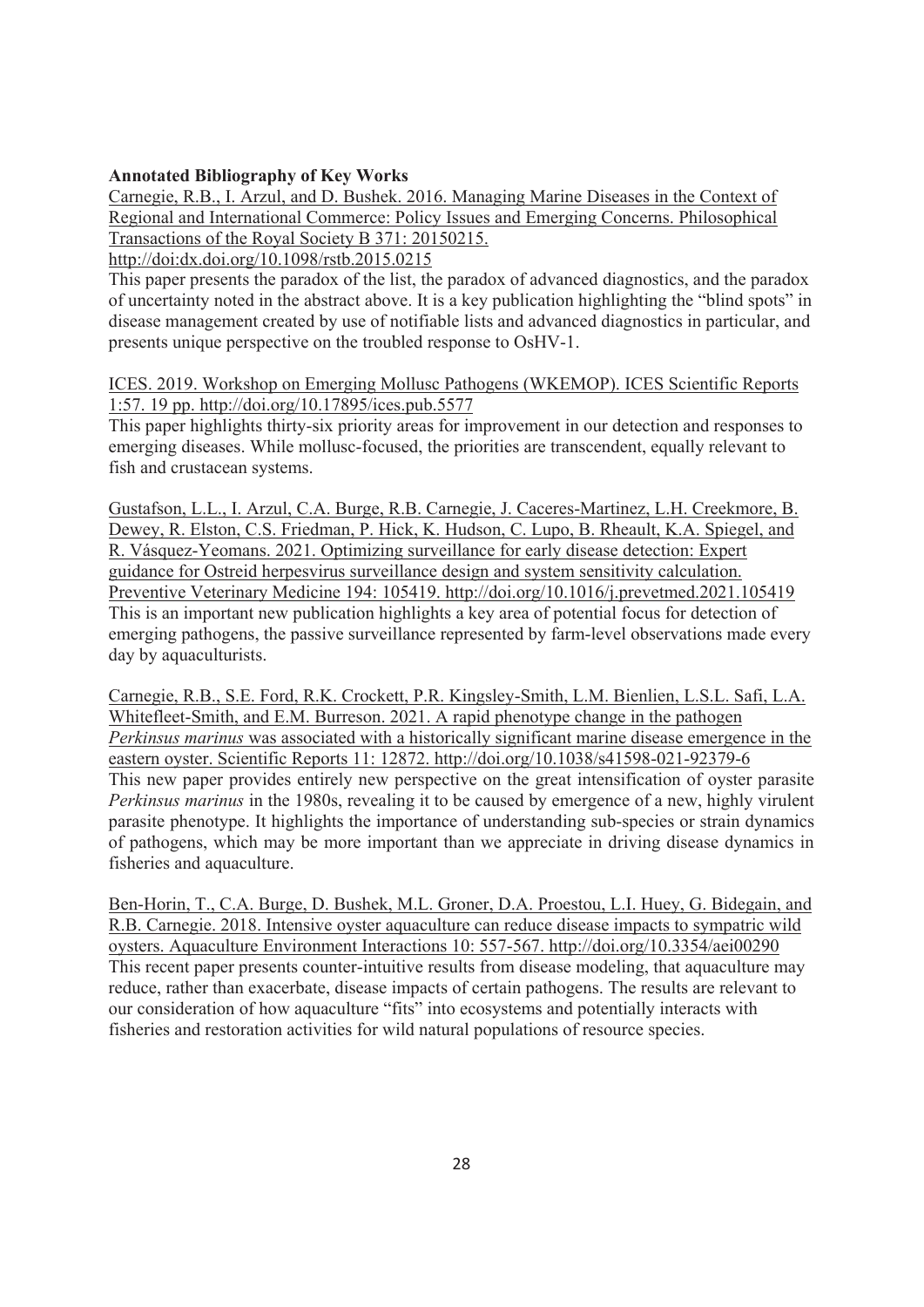## **Advancing Epidemiological Tools for Marine Disease Management - Modeling Dispersion of OsHV-1μvar in Pacific Oyster Populations**

Meghana P. Parikh and Gary H. Wikfors

Northeast Fisheries Science Center, NOAA Fisheries, Milford, CT 06460, USA

\*Email: meghana.parikh@noaa.gov

Ostreid herpesvirus-1 microvariant (OsHV-1 μvar), a significant pathogen of the Pacific oyster in Europe, Australia, and New Zealand, poses a major threat to the US oyster aquaculture industry. Introduction of the virus into naive populations could leave growers vulnerable to a widespread epidemic accompanied by mass mortalities and major financial losses. For OsHV-1μvar and other emerging pathogens, there is a great need for risk assessment to inform prevention and management strategies. Classic statistical methods and models are regularly employed for this purpose, and offer an opportunity to describe how specific factors influence disease outcomes based on observational or experimental data. For marine diseases, this is sometimes unable to be accomplished due to lack of sufficient data. Perhaps more importantly, these methods may not always capture the complexity of marine disease dynamics, resulting in uncertainty in their application to management practices. Mathematical simulation models offer a solution to these challenges in understanding and managing aquatic animal diseases. Significant advantages of this approach include the ability to investigate processes where observational data is limited, as well as the ability to incorporate uncertainty into the starting conditions. There have been several studies detailing the construction of mathematical models for marine disease, and these are typically particle tracking models which estimate an area's risk of exposure based on the hydrodynamic connectivity of the region. There is great need to couple these models with epidemiological models to better answer questions about disease risk, potential outcomes, and implications of various management strategies. In this study, I will further discuss the need for advancement of these modeling tools for decision making, and I will present our plans for such a model simulating spread of OsHV-1μvar in Pacific oyster populations in the United States.

#### **Annotated Bibliography of Key Works**

Ben-Horin, T., Bidegain, G., de Leo, G., Groner, M. L., Hofmann, E., McCallum, H. & Powell, E. (2020). Modelling marine diseases. In D. C. Behringer, B. R. Silliman & K. D. Lafferty (Eds). *Marine Disease Ecology* (pg. 223–255). Oxford University Press. DOI:

## 10.1093/oso/9780198821632.003.0012

In this review the authors discuss various modelling methods that have been used to describe marine disease dynamics. They note that while the foundational principles apply to both terrestrial and marine diseases, the physical ocean environment adds a layer of complexity that requires an altered approach to disease transmission. Of particular interest is section 12.7 which references many of the most well-known examples incorporating ocean hydrodynamics into their modeling methods.

ICES. 2019. Workshop on Emerging Mollusc Pathogens (WKEMOP). ICES Scientific Reports. 1:57. 19 pp. http://doi.org/10.17895/ices.pub.5577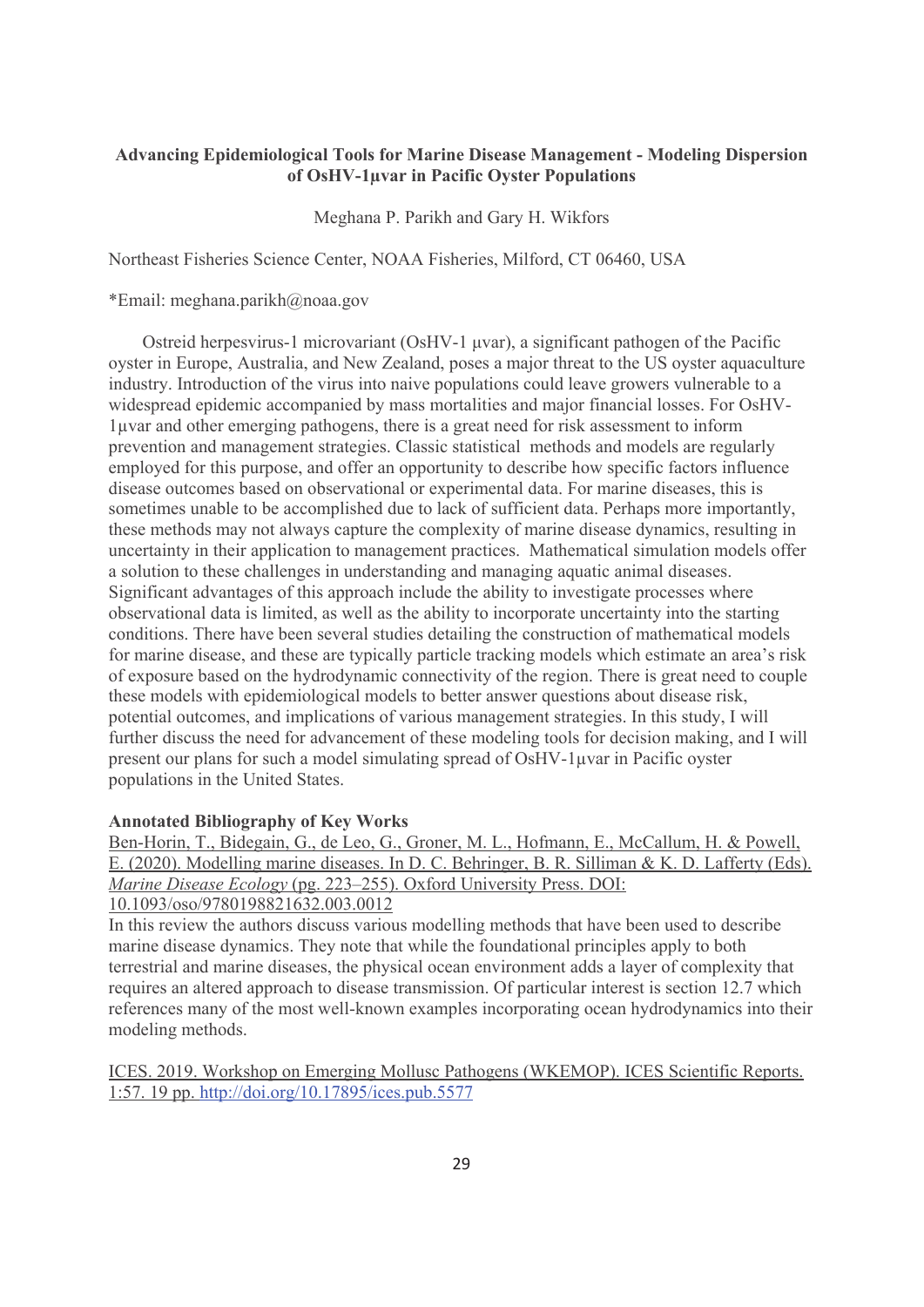This report discusses the threat of emerging pathogens to the growth and sustainability of shellfish aquaculture, and it identifies key priorities related to infrastructure, expertise, and research necessary for the management of these diseases. In particular, the report highlights the devastation caused by OsHV-1μvar globally as well as the rapid assessment and preparation required to manage the pathogen in North America, where most Pacific oyster populations are currently unaffected.

Lupo, C., Dutta, B.L., Petton, S., Ezanno, P., Tourbiez, D., Travers, M.-A., Pernet, F., Bacher, C. Spatial epidemiological modelling of infection by Vibrio aestuarianus shows that connectivity and temperature control oyster mortality. Aquaculture Environment Interactions. Vol.12 (511- 527) 19 Nov 2020, https://doi.org/10.3354/aei00379

The aim of this study was to develop a spatial epidemiological model coupling hydrodynamic connectivity with a traditional epidemiological compartment model to estimate disease spread and resulting mortality caused by *Vibrio aestuariansu* in Pacific oysters. Sensitivity analyses were conducted to evaluate the relative importance of each parameter to the model outcomes. The authors propose that their methods can be used to evaluate the efficacy of proposed management strategies. This model is one of the first to pair dispersion and epidemiological models, and it represents a significant advancement in marine modeling methods.

Peeler, EJ, Taylor, NG. The application of epidemiology in aquatic animal health -opportunities and challenges. Veterinary Research vol. 42 (94). 11 Aug. 2011, https://doi.org/10.1186/1297- 9716-42-94

This review discusses epidemiological approaches to disease management and applications to aquatic animal diseases. The paper details the short history of aquatic animal epidemiology, method employed, and challenges to implementation. The author emphasizes that modern epidemiological approaches are integral to addressing questions within complex aquatic disease systems, and they note particle tracking models as a valuable means of studying disease spread. A lack of available data and systems for data collection is identified as a key constraint to adaptation of many epidemiological methods.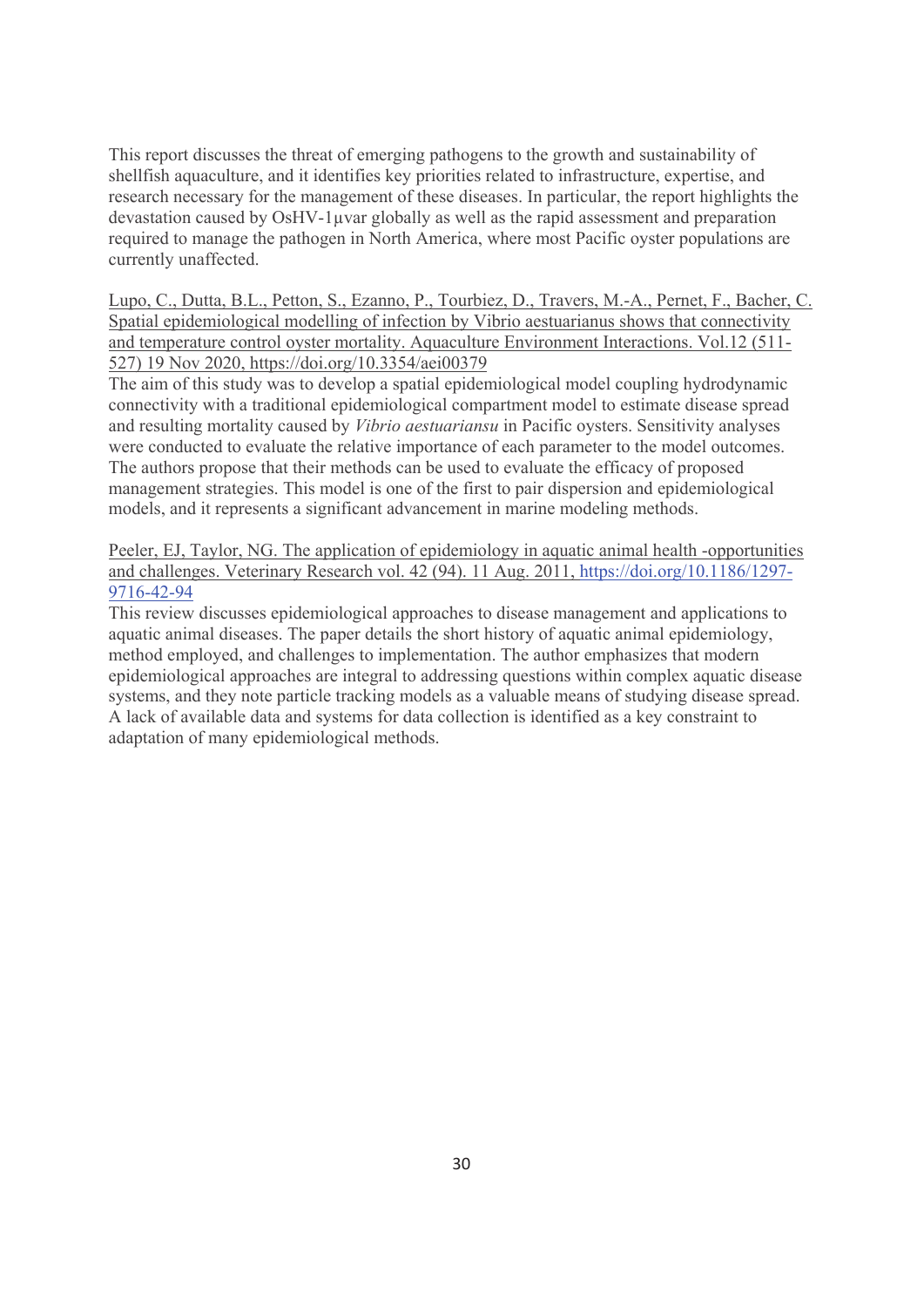## **Using a OneHealth Approach to Evaluate How Marine Pathogens and Parasites That Are Infectious to Cultured Finfish, Shellfish, and Macroalgae Within the United States May Be Affected by Climate Change.**

Michelle Rub<sup>1\*</sup>, Linda Rhodes<sup>1</sup>, Alexandra Arnold<sup>2,3,4</sup>, Kyle Carver<sup>2,3,4</sup>, Janet Whaley<sup>2</sup>, Seth Theurerkauf<sup>2</sup>, Leo Goldsmith<sup>3</sup>, Julie Trtanj<sup>4</sup> & Penny Swanson<sup>1</sup>

<sup>1</sup>NOAA Fisheries Northwest Fisheries Science Center, 2725 Montlake Boulevard East, Seattle, WA 98112 USA

<sup>2</sup>NOAA Fisheries Office of Aquaculture, 1315 East-West Highway,  $12<sup>th</sup>$  Floor, Silver Spring, MD, 20910, USA

<sup>3</sup>U.S. Global Change Research Program, 1800 G Street, NW, suite 9100 Washington, D.C. 20006 USA

4 NOAA Climate Program Office, 1315 East-West Highway, Suite 100, Silver Spring, MD, 20910, USA

### \*E-mail: michelle.rub@noaa.gov

Climate change has led to an increase in the frequency of extreme events such as marine heatwaves and harmful algal blooms (HABs). Such events can lead to catastrophic loss of cultured and wild marine species. Due to their high visibility, these phenomena are well documented and studied. However, there are more subtle effects of climate change that may prove to be just as devastating to U.S. aquaculture in the future as these 'extreme events' are today. One such example includes the various impacts that marine pathogens and parasites can have on cultured finfish, shellfish, and seaweeds.

Predicted climate related changes in ocean temperature, dissolved oxygen, salinity, pH, ocean currents, estuarine flushing patterns, wind speed and direction, precipitation and freshwater nutrient runoff (to name a few) will most certainly influence the virulence and spatial reach of marine bacteria, viruses, and parasites. Novel pathogens and parasites may be 'introduced' into a given area through expansion of their host species' range or through other mechanisms. Changes in the physical environment of a cultured species can induce stress or alter immune responsiveness, and this may influence their susceptibility to disease. These changes could result in impacts to cultured animal health, reduced quality of cultured seafood products, or impacts to human health.

In order to be better prepared for these climate related impacts, researchers from NOAA Fisheries Office of Aquaculture, the NOAA Climate Program Office, NOAA Fisheries Northwest Fisheries Science Center, and the US Global Change Research Program (USGCRP) are working together using a OneHealth approach to identify current and emerging marine pathogens and parasites that are important to cultured species and that are likely to be affected in either their scope of influence/range or in their severity by climate change. Information collected through this effort will be used to prioritize support for research, to identify adaptive measures that can be taken to prepare for climate change related aquaculture impacts, to inform aquaculture drug development and approval, and it will be used to inform the permitting process and management of Aquaculture Opportunity Areas (AOAs). Our goal in

presenting our approach to is to learn how countries with a more developed marine aquaculture industry maintain biosecurity on their farms. Additionally, we hope to learn about how others are incorporating climate change science into their aquaculture strategies and tactics.